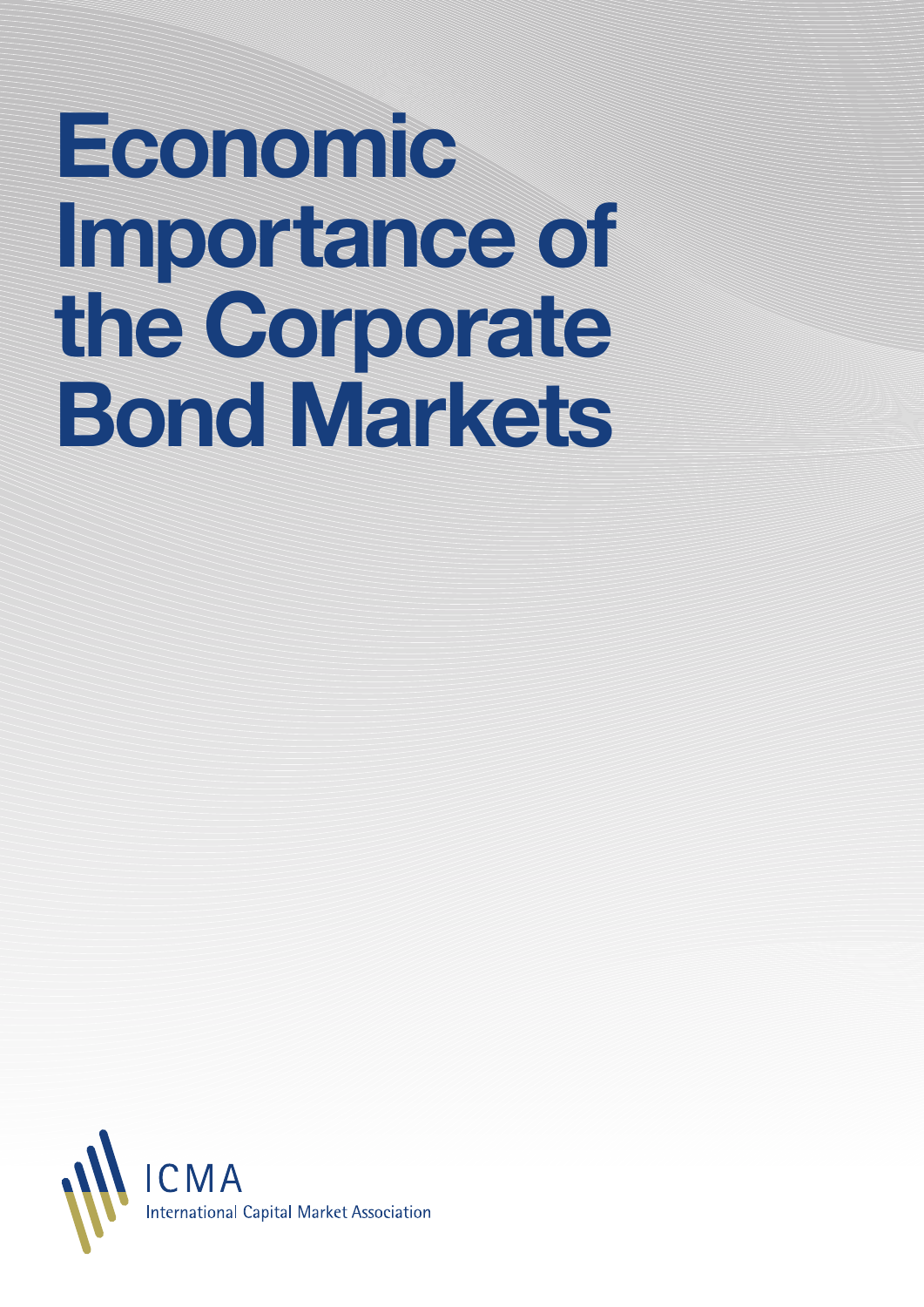#### **First edition March 2013**

ICMA represents participants of all types - issuers, investors, and intermediaries - in international fixed income bond markets. As a long-standing self-regulatory organisation, setting standards and monitoring good practice in these markets, we strive to maintain high standards of market conduct that support the needs of the global economy. We support good regulation and vigilant supervision of our markets, and vigorous enforcement action against malpractice. Trust between market participants is essential for effective markets and prosperity. For more information about ICMA, see www. icmagroup.org. ICMA is grateful to Timothy Baker for his help in drafting this paper.

This paper is supplied for information purposes only and should not be relied upon as legal, financial or other professional advice. While the information contained herein is taken from sources believed to be reliable, ICMA does not represent or warrant that it is accurate or complete and neither ICMA nor its employees shall have any liability arising from or relating to the use of this publication or its contents. © International Capital Market Association (ICMA), Zurich, 2013. All rights reserved. No part of this publication may be reproduced or transmitted in any form or by any means without permission from ICMA.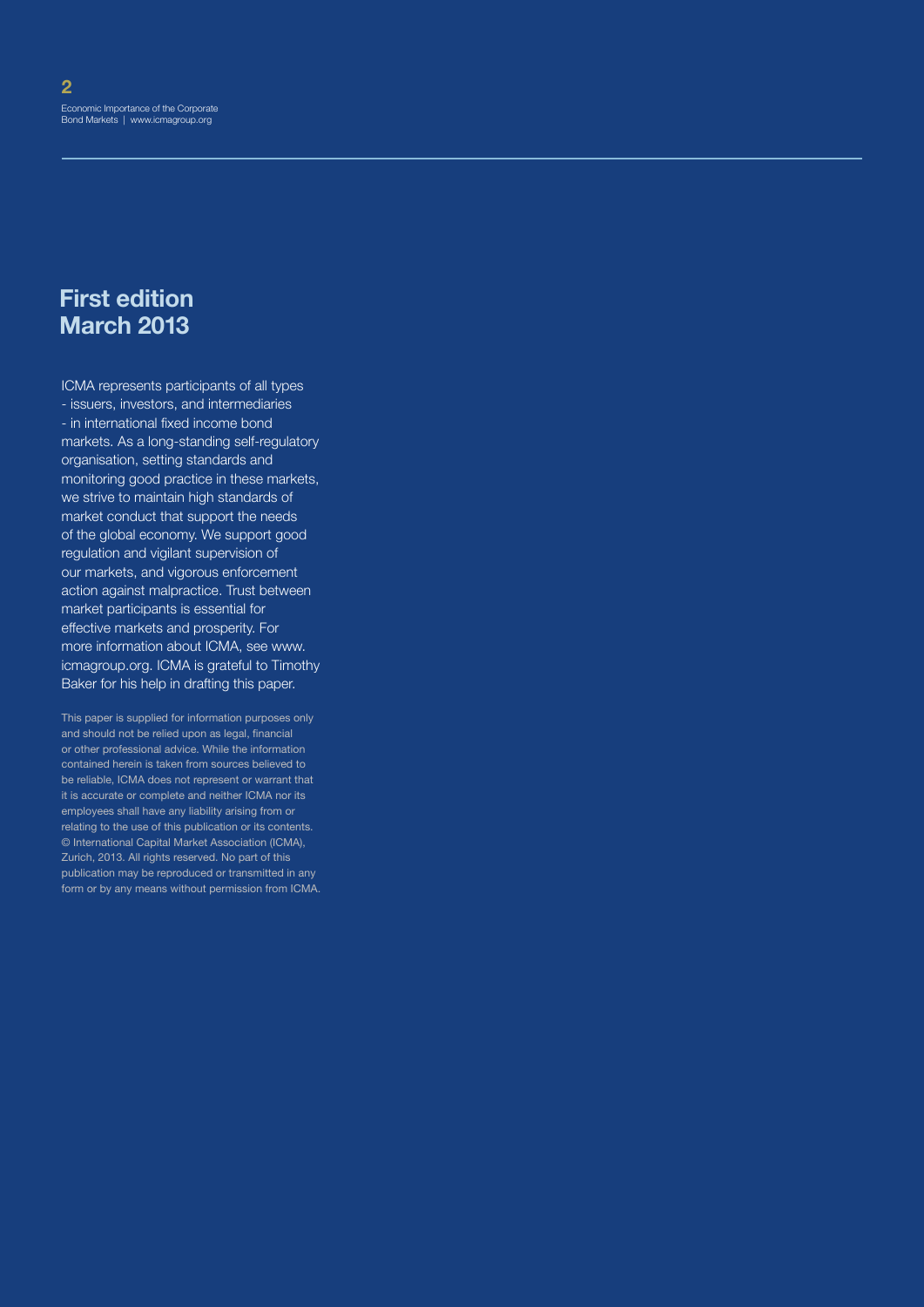# Summary

This paper by the International Capital Market Association (ICMA) is about **why corporate bond markets are so important** for economic growth, for investors, for companies, and for governments, around the world; and why it is therefore essential that laws and regulations that affect them avoid any unintended adverse consequences that could inhibit those markets.

Corporate bonds - transferable debt securities issued by companies - are one of a range of means, alongside equity share capital, bank lending, and other methods, by which **companies fund their business needs and their expansion.** (see section B(i) below)

Corporate bonds have long been a particularly **stable and reliable source of term finance for nonfinancial-services companies** in the 'real economy'. **The importance of corporate bonds for issuing companies** has grown, particularly as bank lending has been squeezed, and is likely to continue to grow. Bonds are a pivotal mechanism for creating and sustaining enterprise, business investment, and economic growth. (see section B(ii) below)

Corporate bonds offer a range of **advantages to investors,** in particular for individuals and funds that need stable and predictable income and retention of capital value, for example to save for retirement. They are an important means to stimulate private investment and limit citizens' dependence on the public sector. (see section C below)

Primary and secondary **markets in corporate bonds link corporate issuers and investors efficiently around the world.** Domestic and international corporate bond markets provide for diverse needs. Domestic markets cater in particular for smaller, growing companies, and domestic investors. International markets - the constituency of ICMA and the prime focus of this paper - enable large companies and conglomerates to draw on global pools of capital, including those which represent the savings and pensions of individuals, for major development projects; and they enable institutional investors to obtain well diversified and consistent returns. The existence of different markets helps today's startups and smaller enterprises grow into tomorrow's major companies, by helping them to generate wealth while graduating smoothly into more sophisticated and international financial and investment environments. (see section D below)

Corporate bond markets are also **important to governments** to help meet the urgent global public policy challenges presented by ageing populations, and the need to maintain growth whilst remedying the imbalances that led to the 2008 market turmoil. They help limit government indebtedness, whilst offering investors an alternative to government bonds. (see section E below)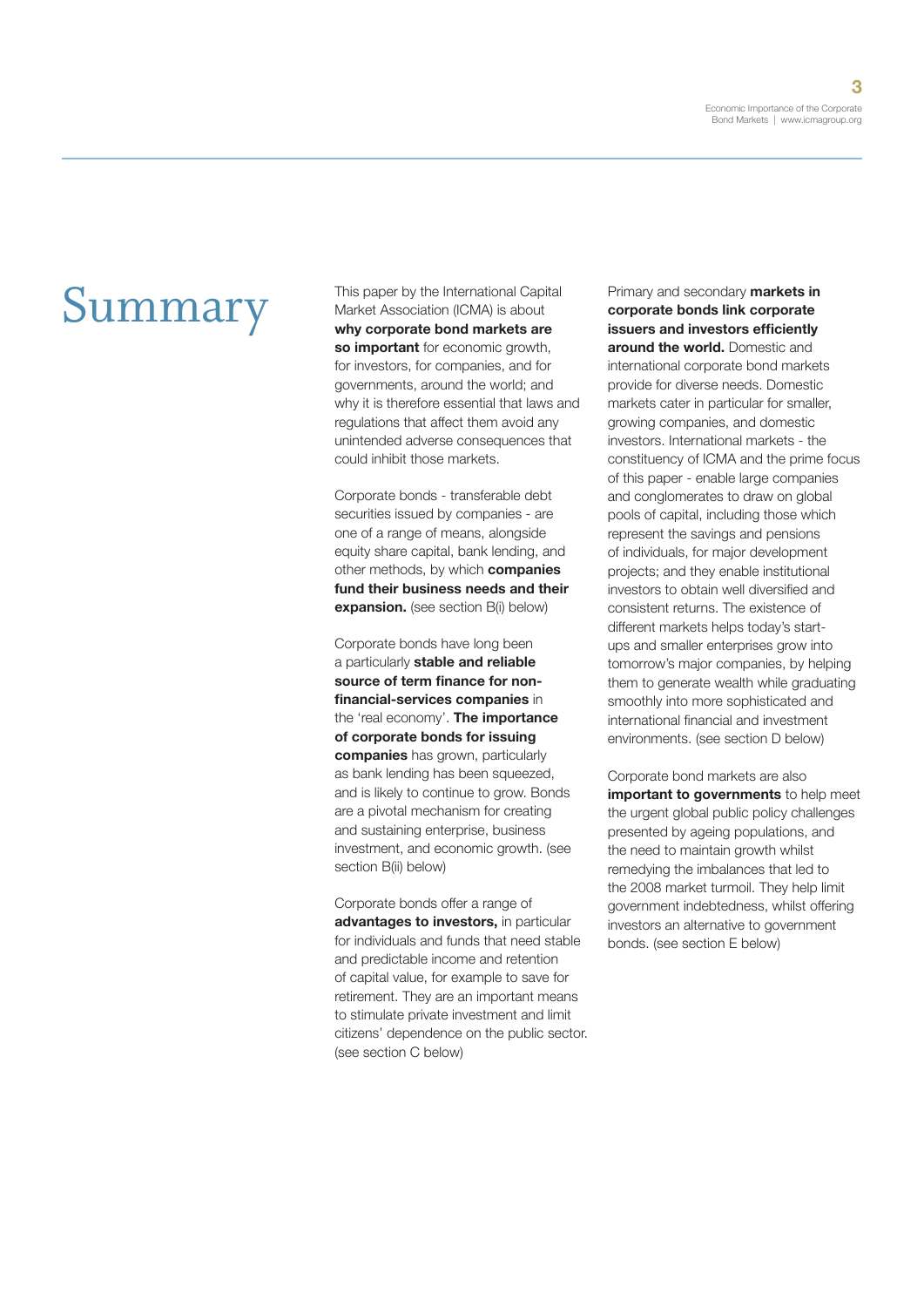In general, wholesale corporate bond markets have worked well, but retail investment in corporate bonds has been more constrained. **We need to enable wholesale markets to meet investors' and companies' needs even better, and to build on the success of wholesale corporate bond markets by encouraging more retail involvement.** This is a task for both the markets themselves, and for the authorities. Markets, legislators, and regulators need to work together to provide the optimal environment for corporate issuers of bonds, and investors in corporate bonds,

to thrive. (see sections A and F below)

Good conduct in these markets is vital. So is good regulation of them. Intermediary firms - ICMA's members - are subject to ICMA standards of good practice, and to applicable national laws and regulations. Rules, whether promulgated by industry bodies or imposed by the authorities, can have beneficial or benign or harmful effects. Sometimes good intentions are thwarted by unintended consequences. It is easy, for markets as well as the authorities, to get things wrong. There are widely expressed concerns, for example, that current legislative proposals implementing the Third Basel Accord, introducing Financial Transaction Taxes, regulating Short Selling, and updating the regulation of European Markets in Financial Instruments, will damage liquidity in the secondary market, with consequent harm to the primary market. **We think it is important for all interested parties: legislators, regulators, market intermediaries, and market users, to work together, with a better dialogue at an early stage of policy** 

**development,** to help the authorities understand the markets and the possible effect on them of different measures, and to enable the markets to understand the authorities' policy intentions and advise on the best technical ways of meeting them. (see section F below)

Everyone has a common interest in corporate bond markets that work well for the private and public good. This is important for the authorities and for market participants because if we do not get it right, enterprises and citizens - who are both taxpayers and customers of the market - will suffer. The authorities, and reputable firms, understand the need for user-oriented regulation and market conduct. But there are people who do not. That is why **we are keen to work together with legislators and regulators to discuss public policy needs in a technically neutral way: to promote good regulation and prevent malpractice, but to ensure that avoidable and unintended problems are avoided.** (see section F below)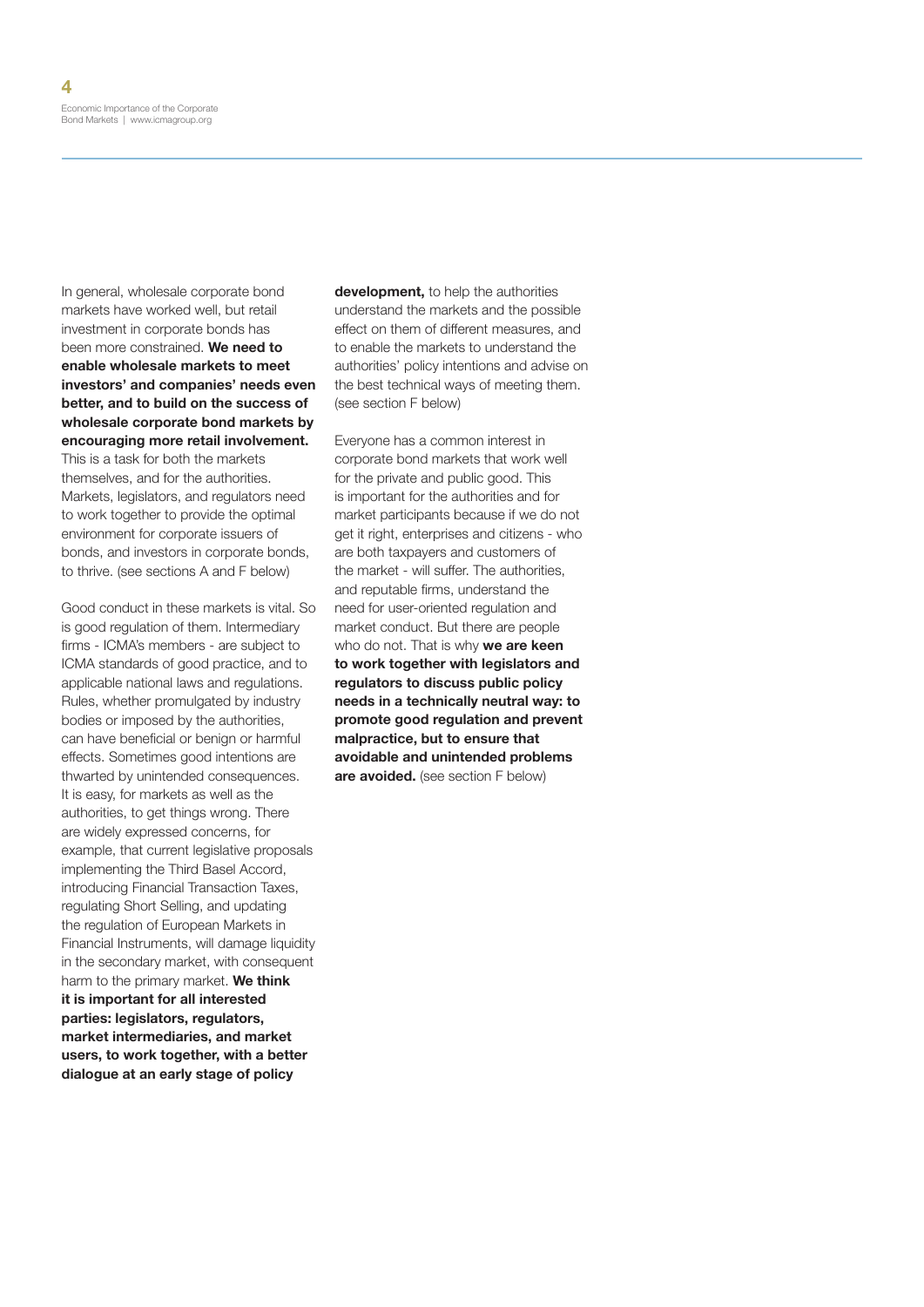**5**

# A. Introduction

#### **(i) Purpose of this paper**

Amongst a range of financing methods, bonds - transferable debt securities - have been an extremely important, reliable, and cost effective source of financing for companies around the world for decades. The market disruptions of 2008 and subsequent years underlined the critical role they play in transmitting finance around the world to enterprises in the real economy, generating growth, employment, and prosperity. Bond markets for non-financial-services corporates are growing. They have increased in importance since 2007 (Dealogic statistics, Graph 8: \$600 billion issued in 2007; \$1.2 trillion in 2011; \$1.8 trillion in 2012) as bank lending has declined (Graph 10: \$4.5 trillion in 2007; \$3.5 trillion in 2011; \$3 trillion in 2012). They are expected to be a substantially more important tool for the economy going forward.

ICMA works with market users and authorities worldwide to foster and develop the understanding of the cross border bond market, of which the corporate sector is an important component. Without going into great technical detail, this paper aims to help policy makers to understand the critical role played by this bond market sector; how it serves the needs of the companies and investors that use this market; how it helps achieve broader economic and public policy objectives; and the features that need to be safeguarded when shaping policy so as to support its role and to avoid unintended side effects. Some parts of the market work well, but others are less well developed. For example, despite the aim of the EU's 1999 Financial Services Action Plan, Europe's retail market in corporate bonds remains much smaller than the United States'. In Europe it is still easier to buy a share than a corporate bond, even though bonds are in many ways less risky. This paper considers how corporate bond issuance helps provide strength and stability to companies, investors, and economies; and why we need to encourage it.

#### **(ii) Scope of this paper - the corporate bond market and its relation to other funding and investment sources**

In this paper we use the term 'corporate bonds' to refer to transferable debt securities issued by companies, as distinct from public sector debt, and from non-negotiable debt such as syndicated loans and bank loans. We discuss corporate bonds issued by non-financial-services corporates, distinguishing them from bonds issued by banks. There is also an important distinction between the lending for a term in corporate bond markets, and the maturity transformation function of banks that use short-term deposits from retail customers to support their lending. We are not advocating that greater retail participation in corporate bond markets should compete with or substitute for banks' deposit-taking function.

**Corporate bonds have long been a stable source of finance for companies, and so for economic growth.**

**We need to build on the success of wholesale corporate bond markets, and encourage more retail involvement.**

**This paper is about corporate bonds - transferable debt securities issued by companies.**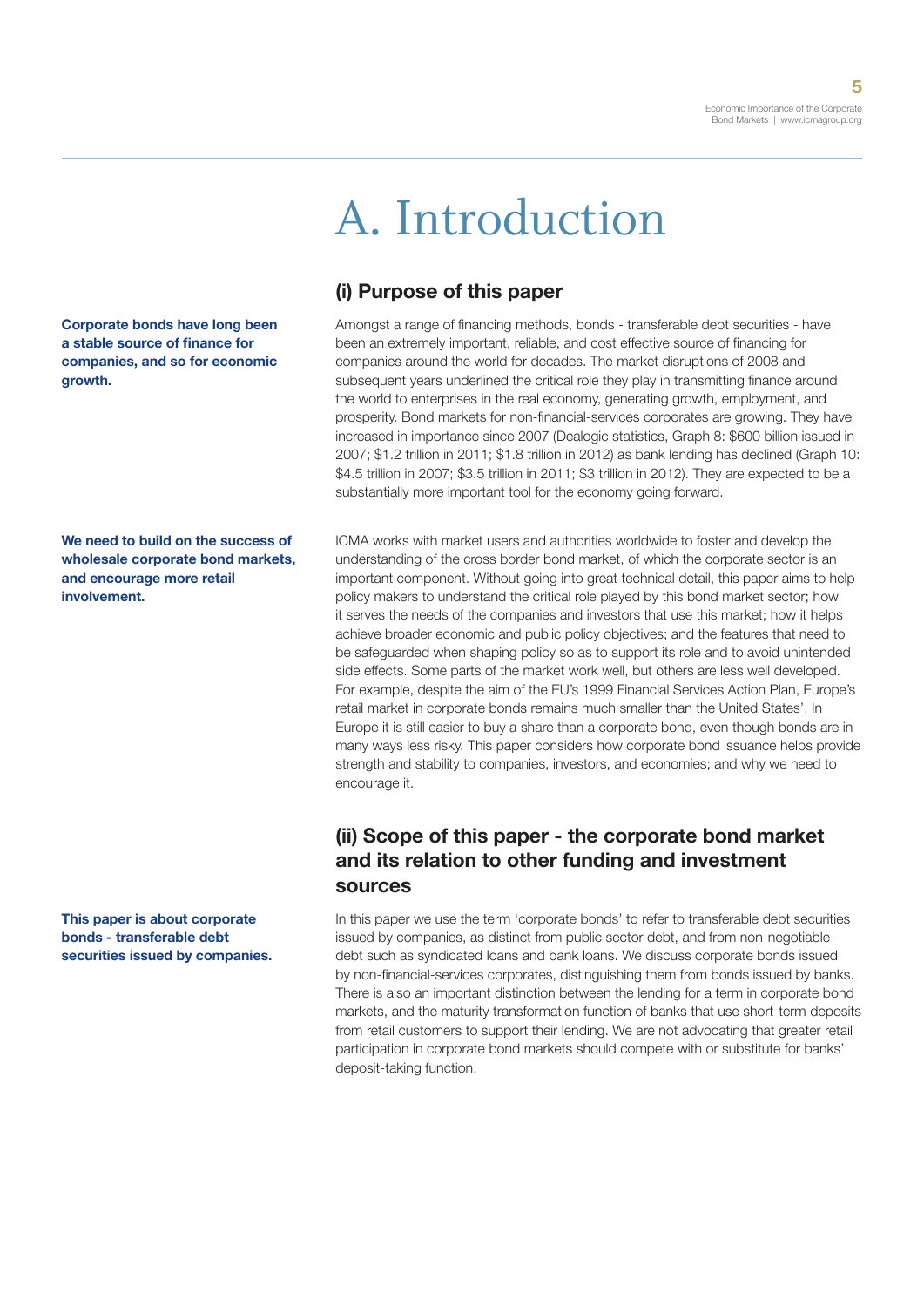#### **Corporate bonds are one means of financing among several.**

#### **Domestic and international corporate bond markets cater for diverse needs.**

**Wholesale corporate bond markets have worked well, but retail investment has been constrained.**

#### **Bond funding of financial services companies also greatly benefits the economy.**

The corporate bond market is just one sector, albeit a vital one, of the wider market in capital. As well as sovereign and supranational borrowers, a range of participants in the economy, from SMEs to multinational conglomerates, and financial institutions of all sorts, compete to borrow investors' funds to put them to good economic use. For the corporate sector, bonds are one component in the mix of funding methods which also includes equity capital and retained earnings, bank loans, syndicated loans, and other forms of borrowing.

Within the corporate bond sector, particular segments play crucial roles. International markets, together with the domestic markets, provide the additional capacity and the international access needed to ensure that capital flows freely to those who can use it. Domestic lending and corporate bond markets cater for corporate issuers and investors who do not want foreign exchange risk. But domestic markets are often not big enough for large companies and multinationals seeking large sums for major business development projects, whose needs can be met by the much larger pool of investors in the international corporate bond markets. And domestic markets cannot cater for foreign currency requirements of multinationals, who wish to match their funding currency with that in which they incur expenditure. ICMA's constituency is the international markets, which are therefore the focus of this paper.

In both domestic and international markets, there are wholesale and retail segments. On the whole, the wholesale corporate bond markets, where experienced professionals participate without the need for heavy regulation, have performed satisfactorily. We should foster the success of wholesale corporate bond markets and make sure policy and regulation does not needlessly constrain them. However the retail markets, where the greatest scope for growth in investor participation and economic benefit lies, have developed less well. Business conduct regulation is necessary to encourage and protect participation by ordinary investors. But retail markets need significantly more encouragement if increasing demand from investors is to be met with adequate supply. The distinction between wholesale and retail markets is not a straightforward dichotomy. For example, an important policy choice is whether retail investment in corporate bonds is to be enabled directly, or channelled through fund management intermediaries which participate in the wholesale market. While protecting retail investors, we need to make sure that professional investors are not constrained from continuing to fulfil and take responsibility for their professional decision-making.

The scope of this paper is primarily non-financial corporates, but it is important to note that the corporate bond market also includes banks, insurers and other companies in the financial sector. Though it has declined since 2007/8 (Dealogic statistics, Graph 8: \$1.8 trillion in 2007; \$1.4 trillion in 2012), the bond financing of financial institutions also greatly benefits the real economy and can help to finance the recovery, enabling banks to fund trade finance, project finance, consumer credit, syndicated lending, mortgages through covered bonds, and other services which indirectly finance the real economy.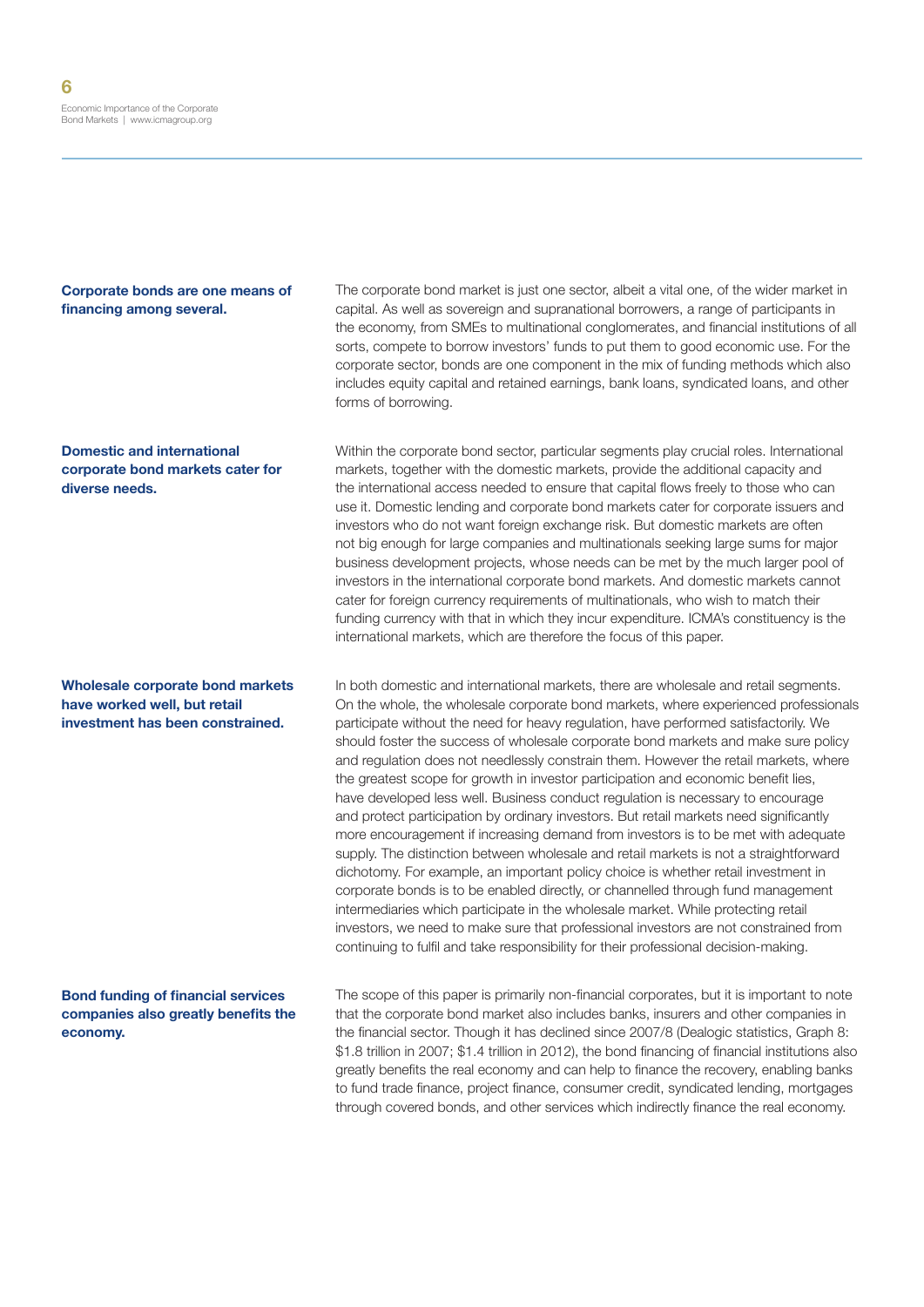#### Economic Importance of the Corporate Bond Markets | www.icmagroup.org

## B. Corporate issuers

**Corporate bonds are an important, and growing, source of finance for companies in the real economy.**

**The main characteristics of corporate bonds vis-à-vis other funding methods:**

Non-financial corporates have been, and will continue to be, the main engines of sustainable growth in the real economy in the medium and longer term. Corporate bonds are an important and growing source of finance for them.

#### **(i) The position of bonds within the corporate funding structure**

Companies typically use a mix of sources of funding to finance their growth and business development. Some is self-funded from retained cash. External sources of funding include long and short term bank loans, syndicated loans by a syndicate of banks and perhaps institutional investors, trade finance, short term (less than one year) capital market debt, corporate bonds, equity share capital, and other forms of hybrid capital.

**ranking in insolvency;** Where corporate bonds rank in the capital structure of a company depends on the specific terms of the issue. Secured debt is typically repaid, on the insolvency of the issuer, out of the proceeds of sale of the security and therefore ahead of unsecured debt, and both are paid ahead of equity.

**cash flows;** Corporate bonds provide predictable cash flows for both issuers and investors: payment of capital at issue; regular payments of interest; and return of capital at maturity. Secondary market prices fluctuate according to general interest rate expectations and the creditworthiness of the issuer. Bond finance is generally cheaper and less risky for companies than equity finance, where dividend payments depend on uncertain profitability, dividend expectations drive market valuations, and so investors demand greater returns to compensate.

**tailoring as the company grows.** Companies' choice between bank and bond debt financing is typically influenced by the company's size, the state of market development, and the availability and relative costs of different forms of finance. SMEs typically seek bank or tailored funding, or tap the syndicated loan market. As they grow they may issue bonds, initially in their domestic bond market, and in the international markets as their needs exceed the investor capacity of the domestic market, or as the international nature of their business demands better management of foreign exchange or other risks. The stages at which this progression takes place may vary between countries depending on the level of development of their bond markets. Some emerging markets remain heavily dependent on bank finance. Larger and more developed markets, particularly in the United States and increasingly in the European Union, have mature domestic bond markets and substantial international activity. Dealogic statistics (Graph 1) suggest that the worldwide volume of international bonds has overtaken that of domestic bonds since 2008.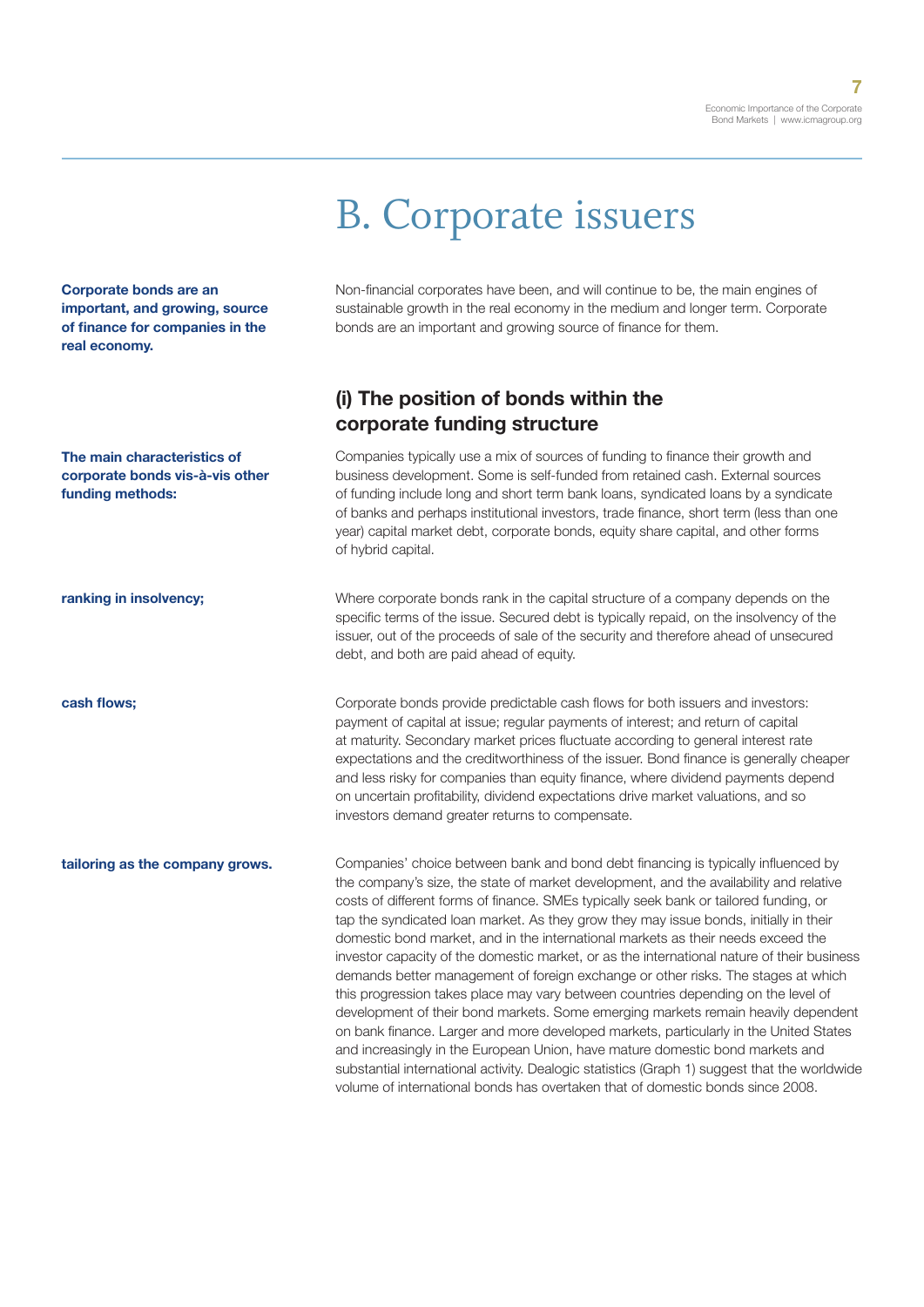#### **Corporate bonds provide companies with stable funding;**

**cost saving through disintermediation;**

#### **a means to 'term out' from bank lending;**

#### **(ii) Advantages to companies of bond funding**

Corporate bond markets benefit issuing companies by providing secure, stable and flexible funding for their enterprise, innovation, technological development, economic growth, trade, employment, and wealth creation. Investors (often insurance companies or pension funds who need to finance long-term cash flow commitments on behalf of retail investors) typically buy to hold to maturity. Secondary market turnover is significantly lower than in equity markets.

**lower cost of capital;** Corporate bonds compete with other sources of capital, such as equity or commercial bank lenders, exerting downward pressure on companies' costs of funding. There is a continuing need to reduce the cost of issuance. But disintermediation between issuers and investors and a high degree of competition between the underwriters and brokers who provide support services mean that corporate bond markets help issuers minimise their cost of capital. This allows efficient allocation of investor funds to corporate enterprise, maximising economic benefit.

**alternatives to bank finance;** Bond funding reduces companies' reliance on banks, whose ability to lend is from time to time stressed - for example, in the years following the 2007/8 financial turmoil, by reformed prudential regulation, and by banks' need to deleverage their balance sheets in response to the Third Basel Accord. Deleveraging may have a disproportionately large impact on the real economy where banks have been most prominent in debt financing, unless corporate bond issuance can take up the slack (Dealogic statistics, Graph 2: in Europe, Middle East, and Africa, corporate loans declined from \$1.4 trillion in 2007 to \$600 billion in 2011 and \$400 billion in 2012). Bond funding is in any case important when growing companies' finance needs exceed the capacity of their relationship banks, so that they must seek a broader and possibly international investor base. It also functions as a 'spare tyre', enabling continuation of financing even when bank lending and other sources of finance are not available.

> Non-financial-services companies are in many cases now regarded in the market as being as good a credit risk as banks, and in some cases better. Before 2007/8, banks could borrow more cheaply than corporates, and lend on. Since 2007/8, a decline in market confidence in banks, deleveraging, and new capital regulation has reversed the position, so it is no longer so commercially viable for banks to intermediate (Bloomberg statistics, Graph 12, and [Deutsche Bank](http://www.dbresearch.com/PROD/DBR_INTERNET_EN-PROD/PROD0000000000300834/Corporate+bond+issuance+in+Europe%3A+Where+do+we+stand+and+where+are+we+heading%3F.pdf) research, 31st January 2013). Corporates are well placed to attract funds for the longer term from institutional and retail investors directly, through the bond market. There may well be a long-term shift towards a greater proportion of market-based funding and bank disintermediation.

The existence of developed bond markets does however facilitate the bank loan market, where it is often important for corporates to have bank facilities for a temporary period, and banks will lend in the knowledge that the debt will be 'termed out' in the debt capital markets at some future stage and the bank will be repaid.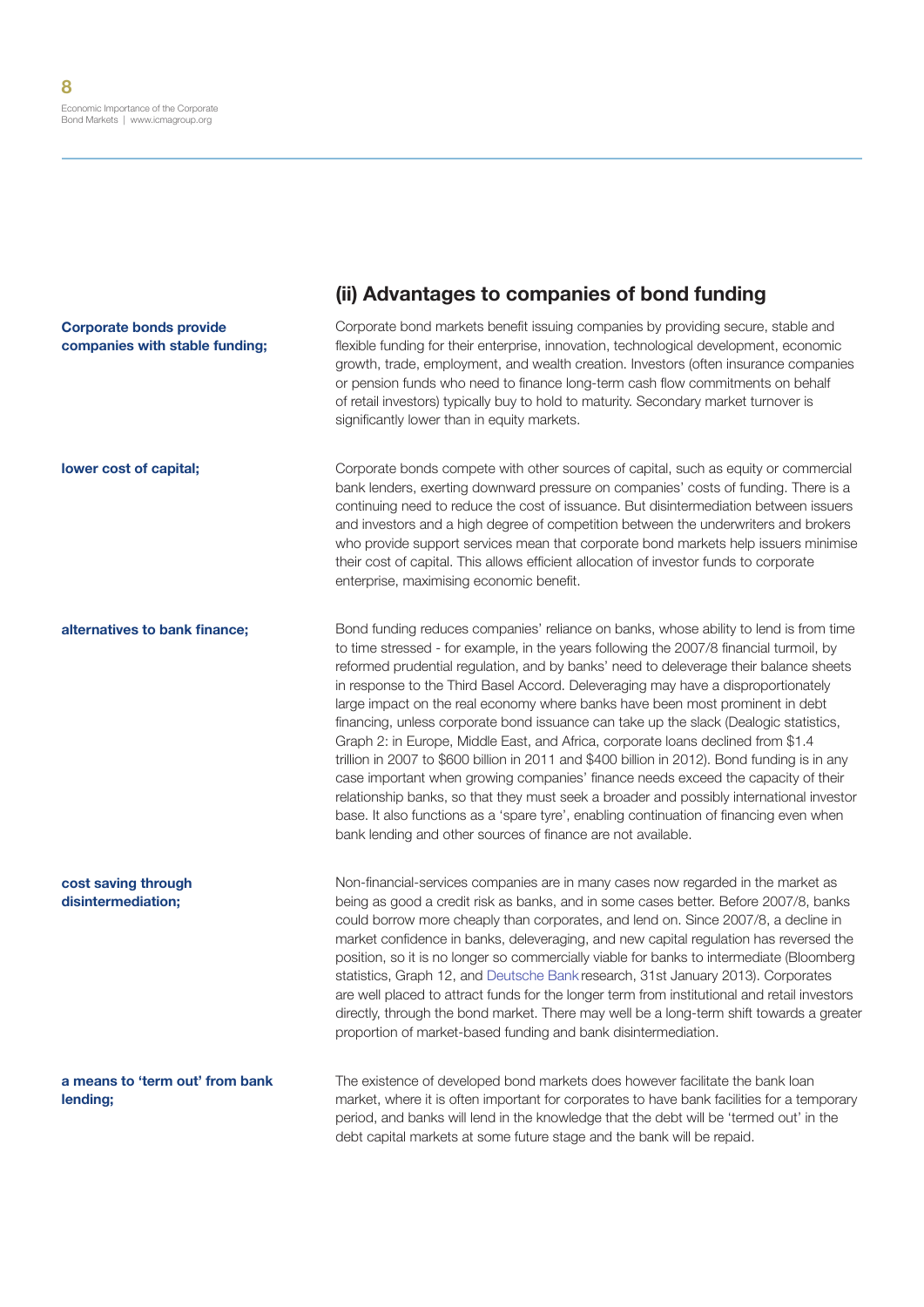| a range of instruments and<br>markets for growing business<br>needs; | Bond markets offer a range of types of instruments and markets to cater for<br>companies' needs as they grow, providing a mechanism for expanding SMEs<br>to graduate from domestic markets into international bond markets.                                                                                                                                                                                                                                                                                                                                                                                                                                                                                                                      |
|----------------------------------------------------------------------|---------------------------------------------------------------------------------------------------------------------------------------------------------------------------------------------------------------------------------------------------------------------------------------------------------------------------------------------------------------------------------------------------------------------------------------------------------------------------------------------------------------------------------------------------------------------------------------------------------------------------------------------------------------------------------------------------------------------------------------------------|
| project-tailored funding;                                            | Bond markets offer flexible funding of ongoing business needs and development<br>projects (Dealogic statistics, Graph 9, suggest only minimal use of bond proceeds<br>to fund mergers and acquisitions), as companies make a succession of bond issues<br>to coincide with budgeted cash flows.                                                                                                                                                                                                                                                                                                                                                                                                                                                   |
| beneficial tax treatment;                                            | Governments typically recognise and encourage the economic importance of bond<br>funding through favourable corporate tax treatment of bond interest.                                                                                                                                                                                                                                                                                                                                                                                                                                                                                                                                                                                             |
| matching of cash flows;                                              | Bonds have a fixed investment term, determined at the choice of the company,<br>enabling it to match a bond's maturity with expected business cash flows. Bonds can<br>thus avoid maturity mismatches in cash flows more efficiently than is possible through<br>bank loans, and minimise the economic risks of 'maturity transformation' - the risk of<br>mismatch in the timing of flows of money resulting from short-term deposits being used<br>to make long-term loans. By providing a fixed amount of capital for a fixed period on<br>terms tailored to their needs, bonds offer companies flexible and targeted funding by<br>comparison with equity.                                                                                    |
| efficient use of working capital;                                    | Well-functioning corporate bond markets facilitate efficient use of working capital,<br>helping to avoid the need (as occurred in the aftermath of the 2008 financial turmoil) for<br>companies to hoard cash on their own balance sheets because of fears that stressed<br>banks or frozen capital markets may not be able to meet their future funding needs.                                                                                                                                                                                                                                                                                                                                                                                   |
| efficient exchange risk<br>management;                               | International corporate bond markets provide access to a range of different currencies,<br>helping companies to avoid exchange rate risk for foreign projects and international<br>trade. For example, if source materials for an infrastructure project are needed from a<br>particular country, an international bond issue in that country's currency can work better<br>than a domestic bond issue which would require the additional risk of further foreign<br>exchange transactions to guard against currency movements. Where the funds are<br>required in the borrower's own currency, it is often more cost-effective for companies<br>to borrow in a foreign currency and manage the exchange rate risk through derivative<br>markets. |
| access to an international<br>investor base;                         | International corporate bond markets enable issuers to access a global pool of<br>investors' savings: they are not restricted to domestic sources, as bank loans tend<br>to be. This internationality is essential for the scale of funding and foreign exchange<br>management needed by international conglomerates. It is also a vital source of<br>international funding for developing the economies of emerging countries. And it gives<br>corporates in the developed world access to new and growing pools of investment                                                                                                                                                                                                                   |

in Asia, South America, and elsewhere.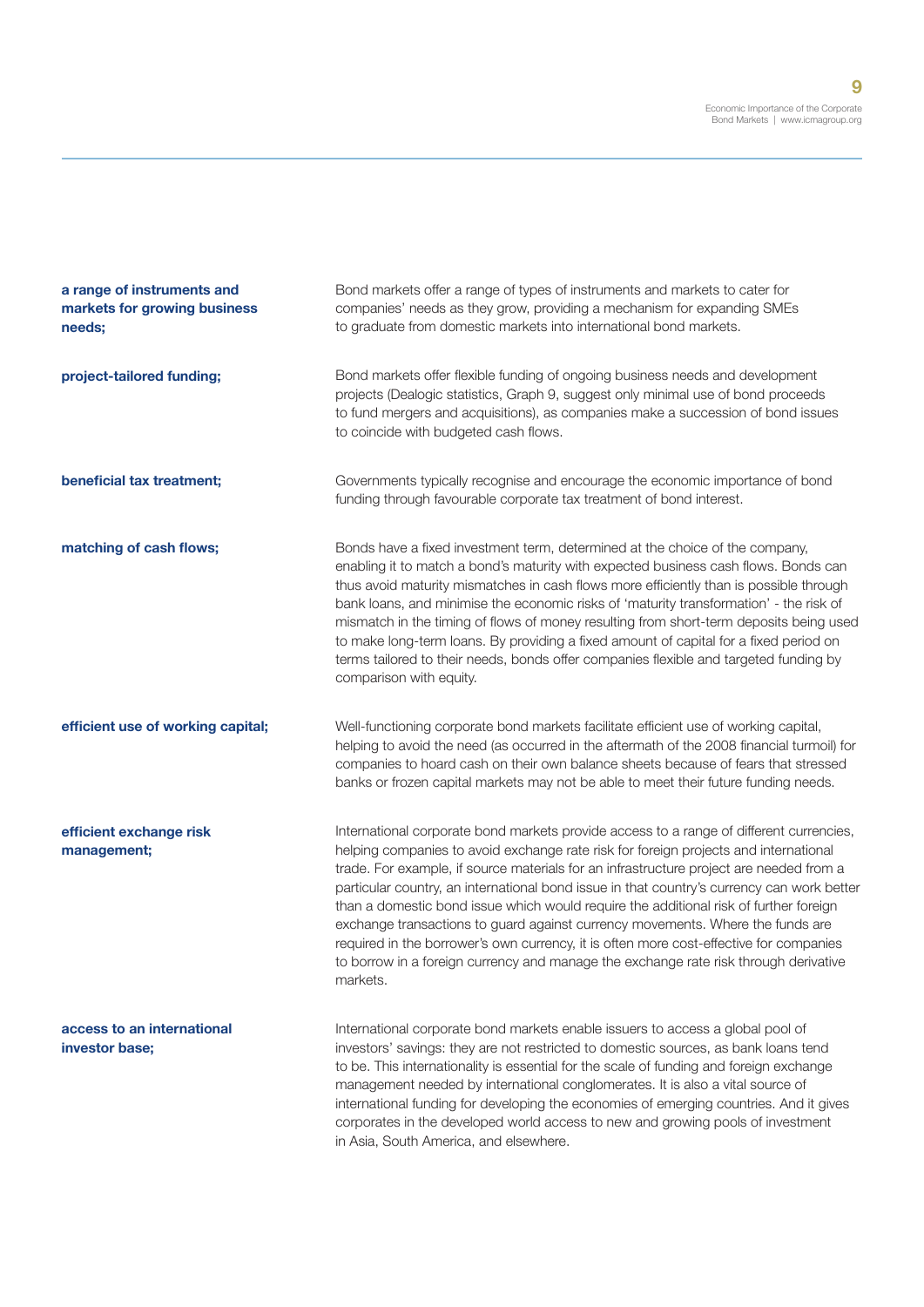**encouragement of high standards of transparency and corporate governance.**

By virtue of the information demanded by institutional investors, corporate bond funding encourages higher standards of corporate disclosure and transparency, and promotes consistent high-quality international corporate governance standards. The corporate bond market is more transparent and less volatile than the funding provided by alternative investment vehicles such as hedge funds, which may increasingly be competing to fill the gap left by the shrinkage of bank lending.

### C. Investors in corporate bonds

#### **Corporate bonds offer a range of advantages for investors.**

**The investor base for corporate** 

**bonds...**

A range of different sources of finance from around the world seek to invest in companies through international corporate bond markets. The switch in investor appetite from shares to interest-generating assets, so far focused in some jurisdictions such as the EU on government bonds, should be allowed to extend also to corporate bonds. While the result would be more competition between public and private sectors for bond investment, we believe that improved ability for investors to finance private enterprise would provide an overall economic benefit.

#### **(i) Landscape of investors now and in future**

The range of investors includes individual retail investors, individuals investing collectively through pension funds and other managed funds, institutional, corporate, and sovereign wealth investors. Investors' needs vary depending on their risk appetite and future cash flow needs. Corporate bond markets cater in particular for investors not seeking to make returns from dividend growth or increases in volatile capital valuations, but instead seeking consistent and reasonably reliable cash flows and security of invested capital. There is particular scope for greater investment in corporate bonds by retail and collective investment funds that need to match inward cash flows with payment obligations, in particular in those markets where bank deposits, government bonds, and equity shares have historically dominated savings and investment.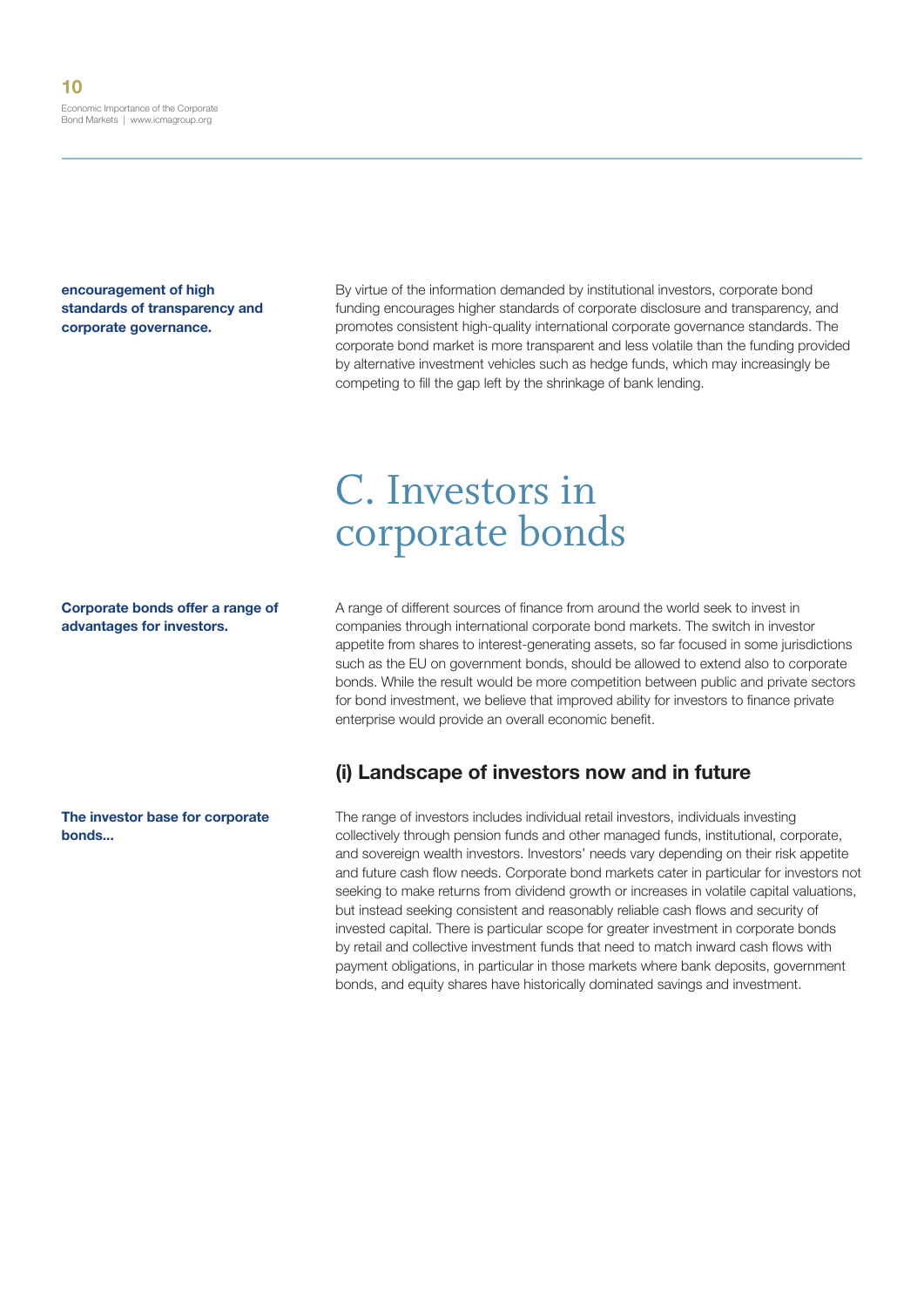#### **...is likely to grow given current economic and demographic trends.**

**Corporate bonds offer investors a stable form of investment**

**with good information and basis for valuation;**

**diversification from other forms of loan investment;**

In the developed world more people with increasing life expectancy will need to save for old age in order to fund their long-term financing requirements. Demographic trends in the developed world make it essential for investors to save appropriately for lifetime financing needs and to reduce reliance on state pensions. To do so, individual investors, pension funds, and life insurers need access to suitable debt products to build predictable, safe, and relevant streams of income to meet their liabilities over both the short and the very long term. For the defined benefit pension schemes which wish to move out of equities in order to provide a match for their long-term liabilities, but which find (as for example in the UK) that the supply of index-linked government bonds is too small to match demand ([Towers Watson'](http://www.towerswatson.com/en/Press/2012/10/UK-pension-funds-risk-30-year-wait-for-gilts)s 16th October 2012 research suggests a longterm shortage of supply of UK index-linked gilts in the next few decades), corporate bonds would provide an additional investment outlet to fill the gap. The same problem, and the same solution, may also apply in the case of retail investors who wish to invest directly. As the affordability and relative importance of defined benefit pensions declines, corporate bonds offer a transparent and relatively secure and diversified element of the funded pension investment mix for retail investors. Decent savings products in turn enhance investors' wealth and give them the confidence to spend.

#### **(ii) Advantages of corporate bond investment**

Corporate bonds offer investors relatively secure term investment and predictable cash flow - regular income payments through the life of the bond, together with the return of the initial capital at maturity, or the early realisation of market value at sale in the secondary market if the investor's cash flow needs change. A bond permits, through its transferable nature, realisation of investment. However, if retail investors need such a facility, regulators will need to facilitate liquidity, for example through market making arrangements. Bonds offer relatively secure real returns, potentially higher than from bank deposits, but with more predictable investment income and capital security than is available with equities. As such they assist efficient investment of savings, particularly for investors needing to generate income.

Corporate bond issuance with its requirement for a prospectus and institutional investors' demand for exchange listing promotes greater availability of information for investors and informed assessment of credit risk. The secondary markets provide a key valuation measure for investment returns.

Corporate bonds facilitate diversification from other types of investment - public sector bonds, bank deposits, equities. At a time when many governments are trying to limit or reduce public borrowing, corporate bonds offer investors who have previously invested in public sector bonds an alternative means of investing through lending, either directly or by pooling through institutional investors, that would not otherwise be available to them. While some institutional investors do participate in the syndicated loan market by taking participations in loans made by banks, many do not because such investments are difficult to liquidate in case of need: so the bond markets offer a better mechanism for investment through lending for them too.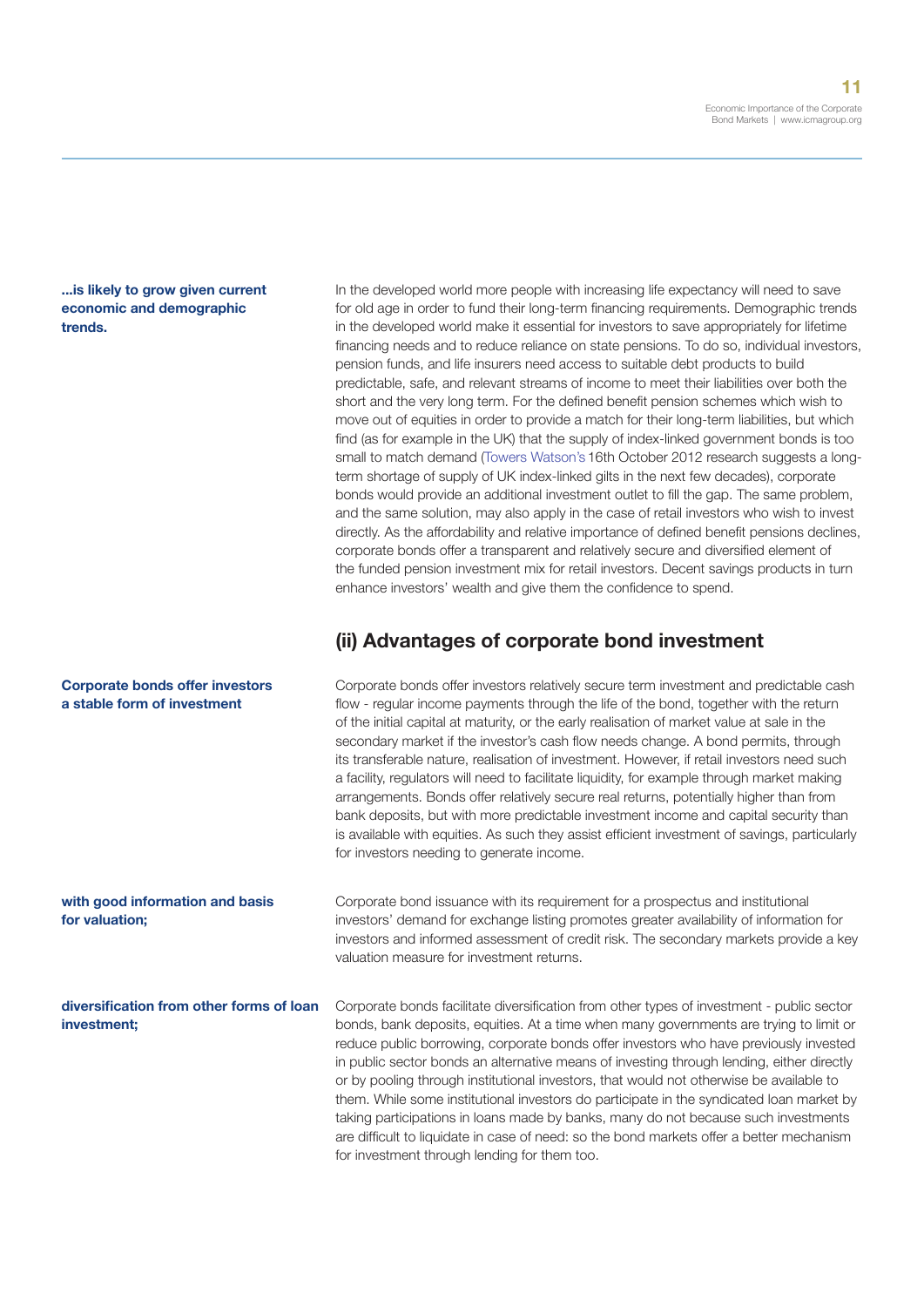**international diversification:** International corporate bond markets facilitate diversification of investment between currencies and countries in different stages of the economic cycle. They enable investors to earn better and more diversified returns by accessing a global pool of investment opportunities.

**good matching to cash flow needs.** The range, number, and frequency of corporate bond issues facilitates diversification and tailoring of maturity, credit quality, interest rate, and currency risk, enabling a close match to investors' needs and risk appetite. They offer institutional investors flexibility and the ability to time flows of funds at maturity to match their payment obligations.

### D. Corporate bond markets - the mechanism that links corporate issuers and investors

**Primary and secondary markets link corporate issuers and investors efficiently around the world, and fulfil important economic functions.**

**Their characteristics and dynamics differ markedly from other markets.** The purpose of financial markets is to bring together investors seeking to provide funds, and economic actors seeking to use them, matching them in ways that maximise the benefit for both, and achieve broader economic and public goals. Corporate bond markets provide a very efficient, flexible, and safe mechanism to connect investors across the world with companies in the worldwide real economy who require funding. They allocate growing private savings pools to productive investments; provide finance to companies needing to expand; encourage broader ownership of productive assets; and provide facilities for competitive transfer and transfer pricing of capital resources.

Corporate bonds differ from other markets, such as equities, in specific ways. Companies typically have very few classes of equity, but many different issues of bonds with different terms and maturities (for example, in 2009, some 7,000 shares were admitted to trading on EU markets, whereas there were 150,000 debt securities in issue (Xtrakter statistics). This pattern reflects companies' typical use of bonds to raise funds for particular time-limited investment projects or business needs.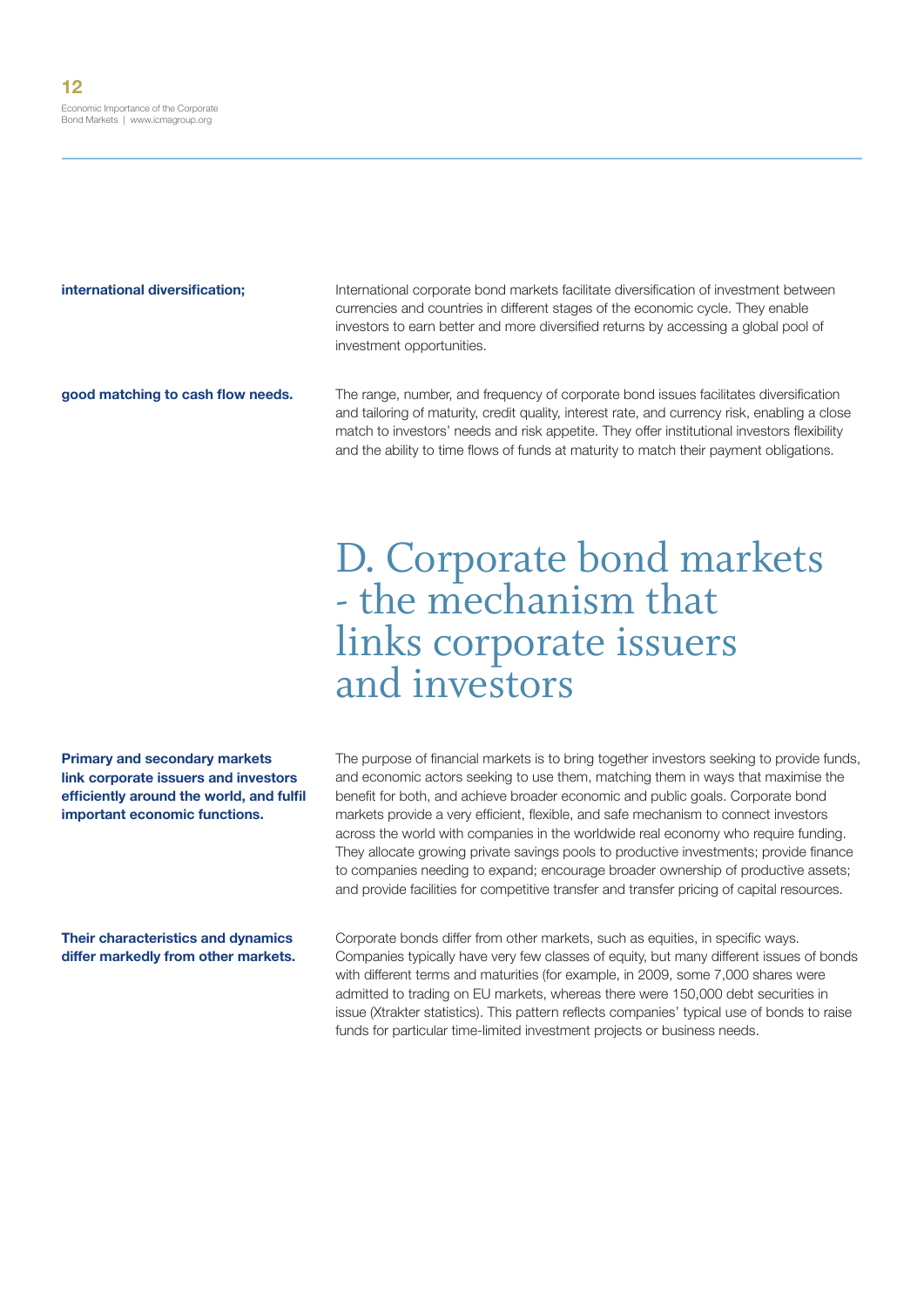#### **They provide a continuum of services for different types of company.**

**Primary issuance is the dominant market.**

**Trading in secondary markets is typically infrequent and in large size. Market makers play an important role.** 

**Confidence is sustained by consistent documentation and market processes.**

The international corporate bond market caters for larger and multinational companies the scale or international character of whose markets requires cross-border participation. Typically companies may graduate from domestic to international markets as they grow. International markets thus form a key part of a continuum of corporate lending markets that facilitates the emergence of smaller companies into international expansion and prominence.

Most of the trading activity in corporate bonds takes place in the primary market at issuance, or shortly thereafter. Investment firm intermediaries help the issuing company to structure the issue to match its finance needs and investor demand and minimise the frictional costs of intermediation; they also underwrite the issue and take on the risk of placing it with investors, providing the company with immediate security of funding.

For issuing companies the term of the bond is fixed. But investors who buy at issue can sell the bonds, which are marketable securities, in the secondary market if they need rapid access to their money. In these circumstances it is the market purchaser of the bond that reimburses funds to the initial investor, not (as in the case of bank deposits) the borrower. Secondary corporate bond markets are characterised by much larger and fewer trades than equity markets. This means that market makers have a particularly important function to provide liquidity on demand to investors needing to sell. Average bond trade size is in the region of  $€1$  to 2 million, with many trades above  $€5$  million; average equity trade sizes are typically 100 times smaller (Xtrakter statistics). Unlike equities, in which trading takes place mostly on stock exchanges and other multilateral trading facilities, most secondary market trading in the international bond market takes place bilaterally over the counter (OTC). Nevertheless the transparency requirements of listing on exchanges provide the information needed for informed valuation. Most trading activity is concentrated at or shortly after issue. This is because, whereas investors often buy and sell shares frequently in response to movements in prices and dividend expectations, they typically hold bonds to maturity in order to fund expected future cash flows. Only about 2% of bond issues trade once a day or more (Xtrakter statistics).

Standardised documentation and issue processes, with high levels of transparency and regulation, have contributed to an effective and efficient corporate bond market in which participants have confidence and where standards are high. Transparency leads to efficient pricing and transfer pricing of capital resources, promotion of high standards of corporate conduct, and encouragement of credit. While liquidity in the secondary bond market suffered in the aftermath of the 2008 financial turmoil, corporate bond markets have continued to function.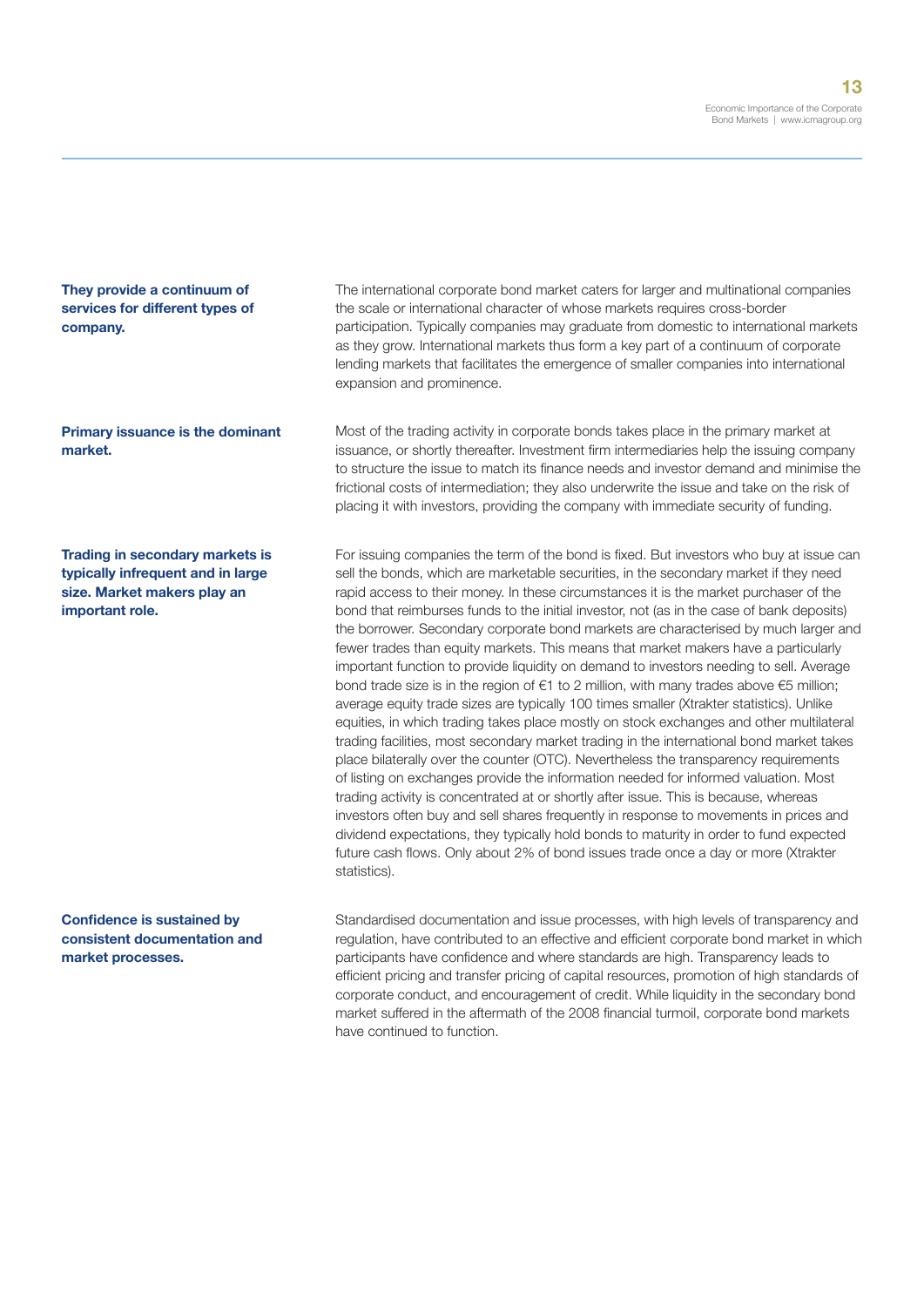### E. Why we need to encourage corporate bond funding and markets

Vibrant corporate bond markets have numerous benefits for companies, investors, economies, and governments, and can help meet a range of urgent global public policy challenges.

As IOSCO and the World Bank recognise, corporate bond markets for non-financial companies have intrinsic economic benefits to recommend them. They minimise the friction and cost of intermediation between issuers and investors. They optimise management of cash flow and currency mismatches between issuers and investors. They promote efficient diversification and allocation of available funds in the economy to the most productive uses.

In current uncertain times, corporate bond markets harness capital and enterprise in an efficient way that has the potential, with returning confidence, to take strain off public sources of funding. They ease pressure on public funding by growing the private sector. They fulfil key policy objectives of yielding investors income and long-term value, and providing long-term economic sources of funding for issuers.

They provide an effective means by which new sources of finance - including the savings of emerging economies, the expected increase in private savings resulting from public sector retrenchment, and the expected increase in savings and private pension provision for ageing populations - can be invested most productively to support the real economy, promote worldwide prosperity, and boost growth.

**easing pressure on bank lending;** They ease pressure on bank lending, particularly longer-term lending, and allow a wider range of corporate credits to access investment markets and seek finance than the banks or government agencies could provide.

> They replace lending capacity that has evaporated as a result of deleveraging by and declining market confidence in banks. They offer an additional funding mechanism for companies, providing additional capacity if they have a significant need, and continuing finance if bank funding is not available.

**Corporate bond markets can serve economic needs while helping meet a range of urgent global public policy challenges.**

**They bring substantial economic benefit;**

**taking the strain off public sources of funding;**

**efficiently channelling new worldwide sources of finance;**

**substituting for lending capacity lost in the recent financial crisis;**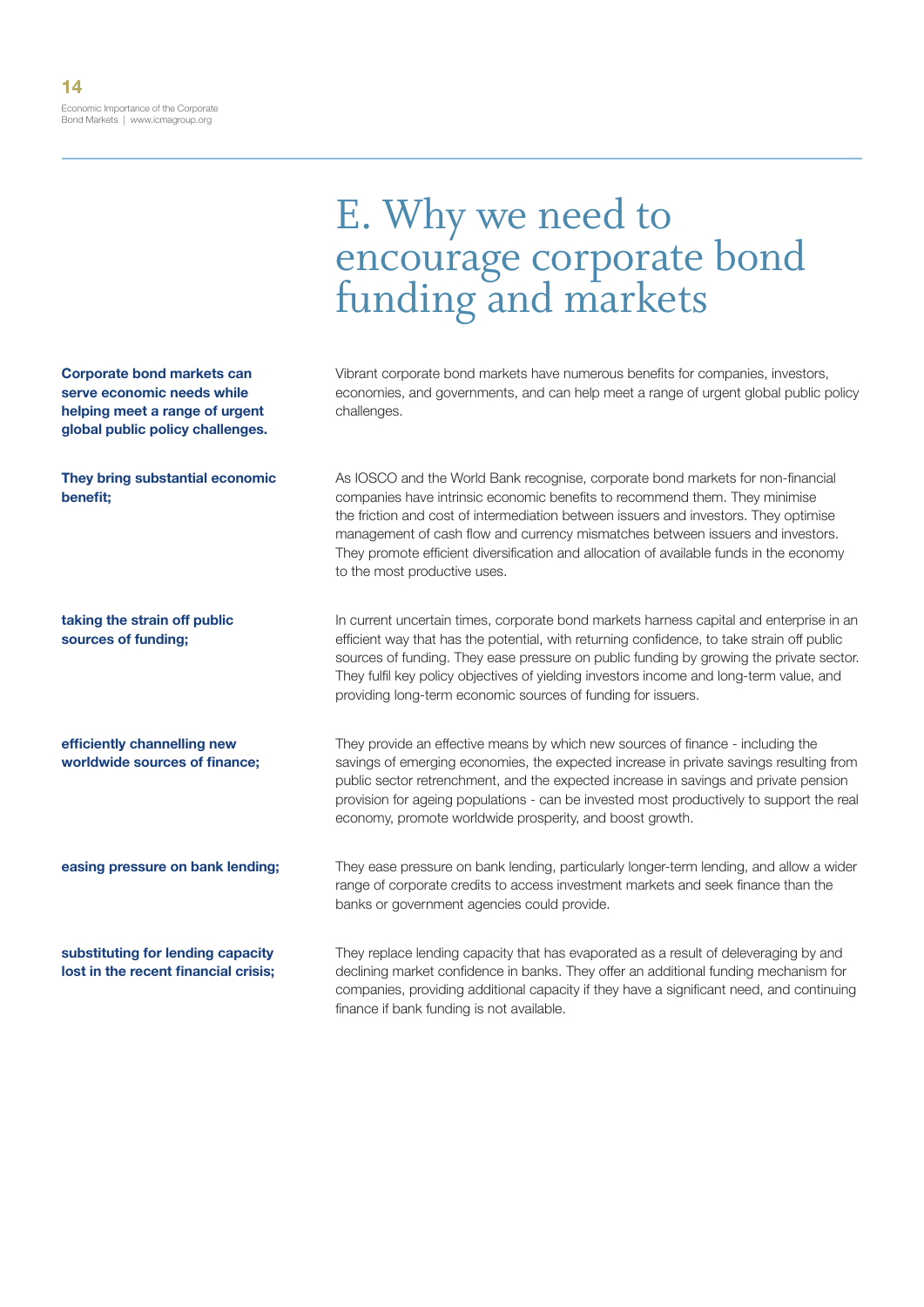| promoting investor vigilance.                  | They promote broader investor interest in, and vigilant credit assessment of, productive<br>corporate wealth creation.                                                                                                                                                                                                                             |
|------------------------------------------------|----------------------------------------------------------------------------------------------------------------------------------------------------------------------------------------------------------------------------------------------------------------------------------------------------------------------------------------------------|
| enhancing wealth;                              | They enhance wealth from secure investment, potentially leading to higher spending.                                                                                                                                                                                                                                                                |
| promoting stability;                           | They promote stability in times of economic stress, reducing reliance on and exposure<br>to the banking sector in case of future shocks.                                                                                                                                                                                                           |
| reducing vulnerability to crises;              | They reduce vulnerability of savers, investors, and economies to bank collapse.                                                                                                                                                                                                                                                                    |
| knitting together<br>international investment; | They can integrate international markets to reduce structural imbalances in stable ways,<br>promoting globally consistent productive investment and risk management and helping<br>to maintain international solidarity and global growth at a time when other economic<br>and political pressures may tend towards isolationism or protectionism. |
| funding essential economic<br>activity;        | They contribute predominantly to funding of either ongoing general purpose business<br>needs, or specific projects for innovation, investment, or growth by companies.                                                                                                                                                                             |
| and funding social needs.                      | By providing funding for housing associations, universities, transport networks, and<br>other institutions that provide social benefits, corporate bond markets also directly<br>benefit public policy objectives.                                                                                                                                 |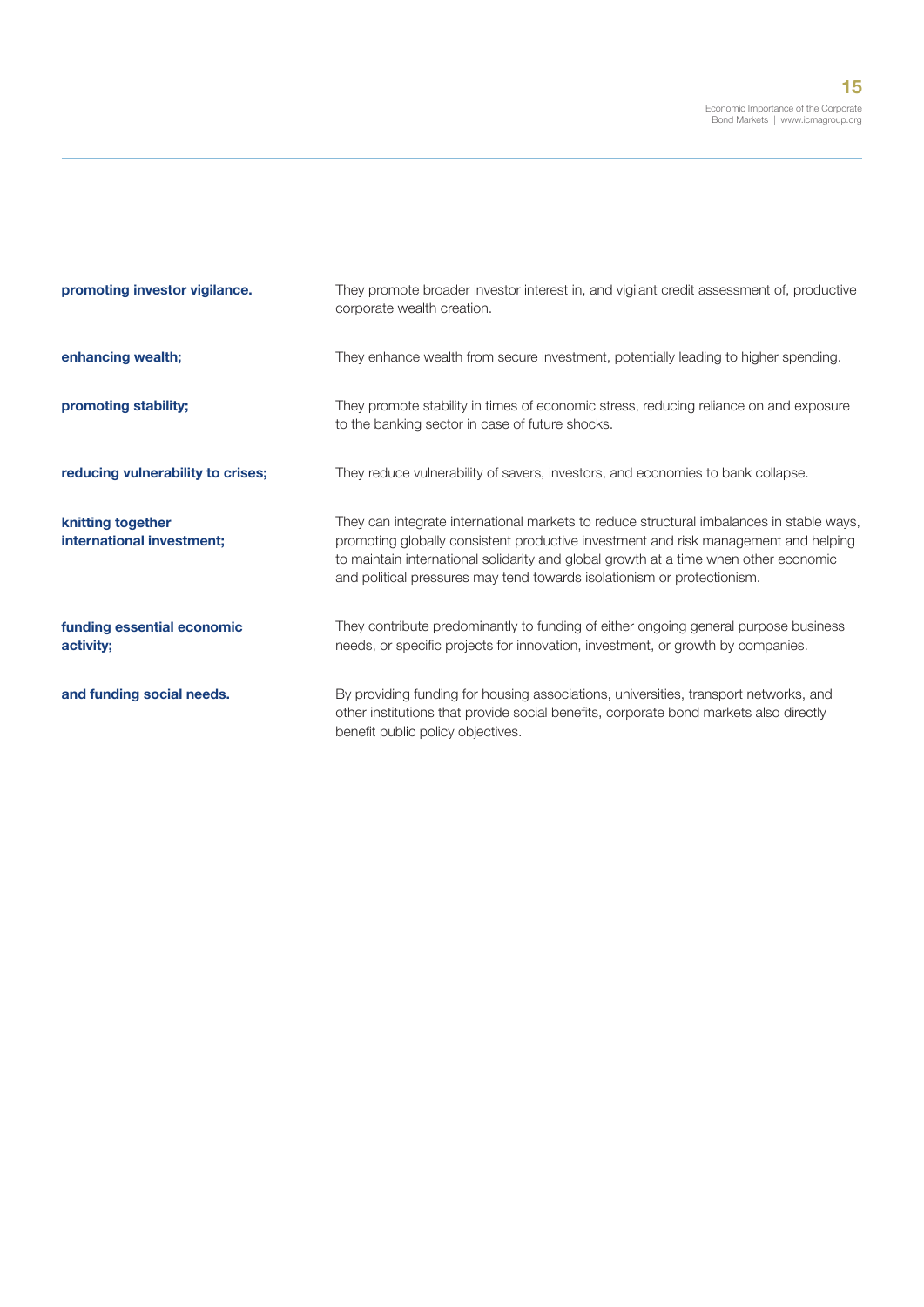**Public policy, laws, and regulation need to be well adapted to the economic function of corporate bond markets, and not unintentionally inhibit them...**

**...to support a broadening of the corporate bond market...**

**...and to be reviewed to ensure that the overall framework of control is well adapted to companies' and investors' needs.**

### F. The impact of regulation, taxation, and other public policy issues on the corporate bond market

The corporate bond market will be affected by worldwide regulatory reform, and by other public policy initiatives that impinge on all financial markets. Policy, legislative, regulatory, and fiscal developments need to be well adapted to support the vital functions in the real economy that the corporate bond markets (both domestic and international) perform: raising money for vital projects that the equity markets or bank loans might be unable to fund as effectively; and allowing institutional and individual investors to meet continuing liabilities with consistent and regular income streams. Financial market policy as a whole must not unintentionally inhibit bond markets, and must achieve the optimal interaction between investors and issuers.

Historical examples show how regulation, legislation, and other aspects of public policy can either encourage corporate bond markets to flourish, or inhibit them. At present, access to the bond markets tends to be limited to larger companies, primarily because of the high cost of issuance. But the corporate bond market is broadening out; the range of issuers who now have access to it has increased, and can reasonably be expected to increase further. The costs surrounding the issuance process need to come down in order for more companies to consider this as a viable route to funding. It is important that policy and regulation supports these companies' ability to access the bond markets at reasonable cost.

In addition to giving attention to the effect of specific new regulatory and policy initiatives, there may be a need for a thorough review of the overall legal and regulatory framework as it has emerged from recent regulatory reform to ensure that public policy and regulation enable markets, including the international corporate bond markets, to optimise interactions between issuers seeking funding and investors providing funds. It is important to check that the post-2007/8 landscape of law, regulation, taxation, and other controls and constraints on the market provides a diversity of policy treatment that fosters different products and market sectors, the economic functions they fulfil, and the issuers and investors they serve. Recognising the importance of domestic bond markets, particularly for retail investors and SMEs, it is important to ensure that the policy mix also allows for issuer and investor participation in international markets, to maximise choice and opportunities, and to ensure that incentives to encourage or discourage investment in different sectors are economically optimal.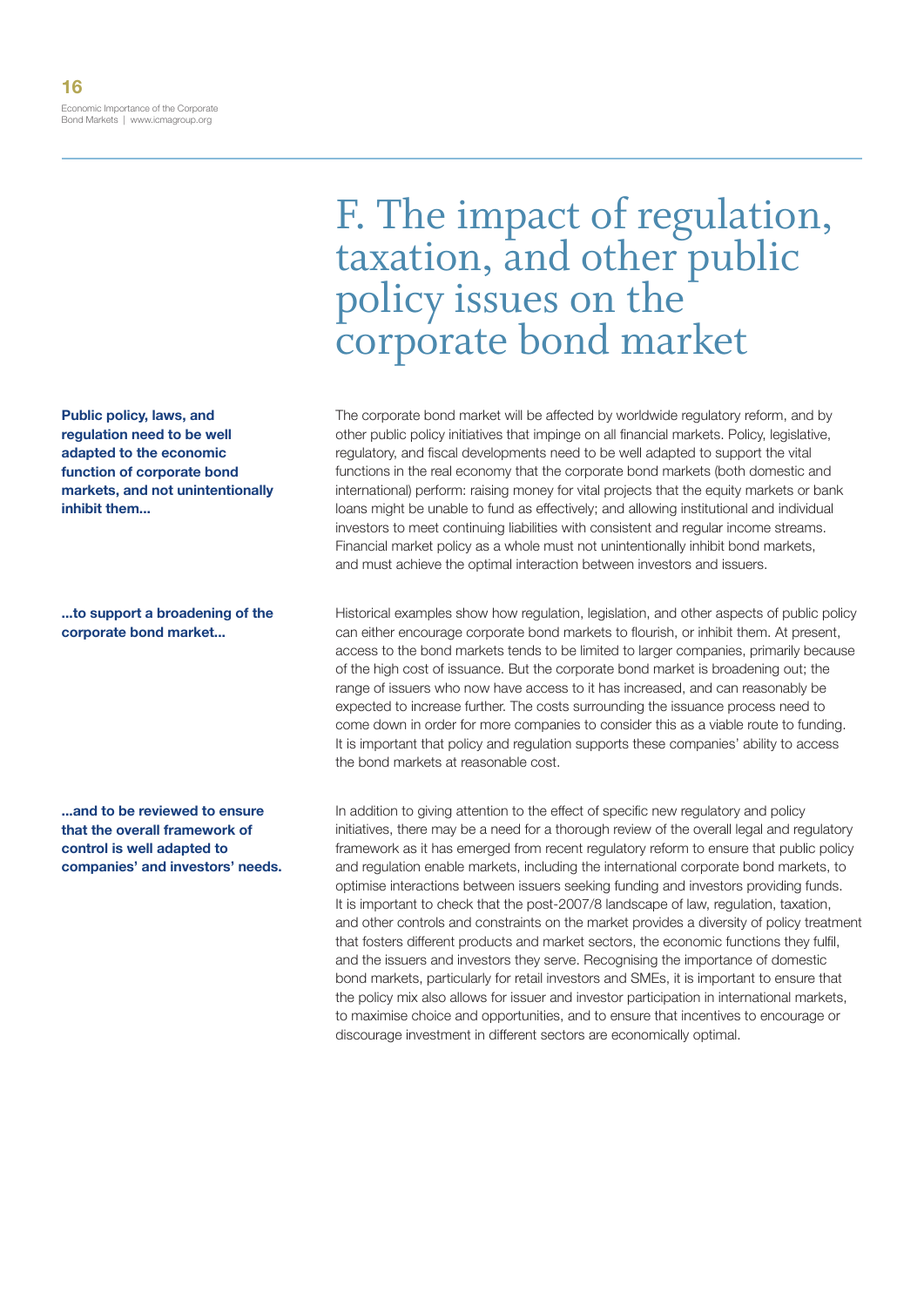#### **It will be important also to consider other non-bank markets in lending.**

#### **History shows that some regulatory initiatives have worked well…**

**while others have had unintended harmful consequences.**

As well as the international bond markets, which mainly serve large and established companies, it may also be important to consider how other evolving non-bank markets in lending, involving more direct interaction between issuers and investors - such as retail bond markets, private placements, and peer-to-peer lending - can improve access to funding by SMEs, which are likely to be a particularly important engine of both market and economic growth in the short term; and how best retail investors can be assisted to meet their need for increased saving through corporate bond investment.

Examples of successful regulatory policy focus occur mainly in the wholesale markets, where, for instance, the EU conduct of business rules cater for the needs and professionalism of institutional investors by treating them as eligible counterparties under the EU Markets in Financial Instruments Directive (although they can elect not to be), meaning they are not overburdened by consumer protection requirements. Equally, institutional investors are qualified investors for the purposes of the EU Prospectus Directive and therefore outside its scope. This approach is a major reason why the EU institutional market has developed as it has. Further improvement in these markets needs to focus on such matters as reductions in the costs of issuance for companies, and removal of requirements (statutory or otherwise) for institutional investors to invest in bonds admitted to the regulated markets, which brings the bonds within the listing and prospectus regimes and adds to cost as explained below.

Examples of policy mistakes of the type we need either to reverse or avoid in future, often arising from domestically-oriented legislation that does not fully consider the international and global consequences, include:

(a) The deadening effect of consumer protection regulation in retail markets. For example, under the directives that were replaced by the EU Prospectus Directive (the Public Offer Directive and the Consolidated Admissions and Reporting Directive), translation requirements, local tax disclosure in prospectuses, lengthy prospectuses and short form summaries that are not well adapted to the information needs of retail investors, and draconian liability regimes all tend to drive issuing companies away from retail offers and back to wholesale markets. This inhibition of retail involvement was (and to a large extent, despite the Prospectus Directive, remains) very unfortunate, given that this is the area where, given the demographic changes that we are undergoing, there are likely to be huge increased savings looking for a sound home, as the state sector in many countries seeks to transfer pension and old age provision responsibilities to private actors. So policy and regulatory changes are essential if those savings are to be channelled into the real economy and if the state is to succeed in its ambition to shift the burden.

(b) The US Interest Equalisation Tax of the 1960s and 1970s, intended to improve the US's balance of payments and encourage domestic investment by taxing investment in foreign securities, is a well-known example of the unintended consequences of ill-focused policy, driving the US market in foreign companies' bonds offshore, where it has remained ever since.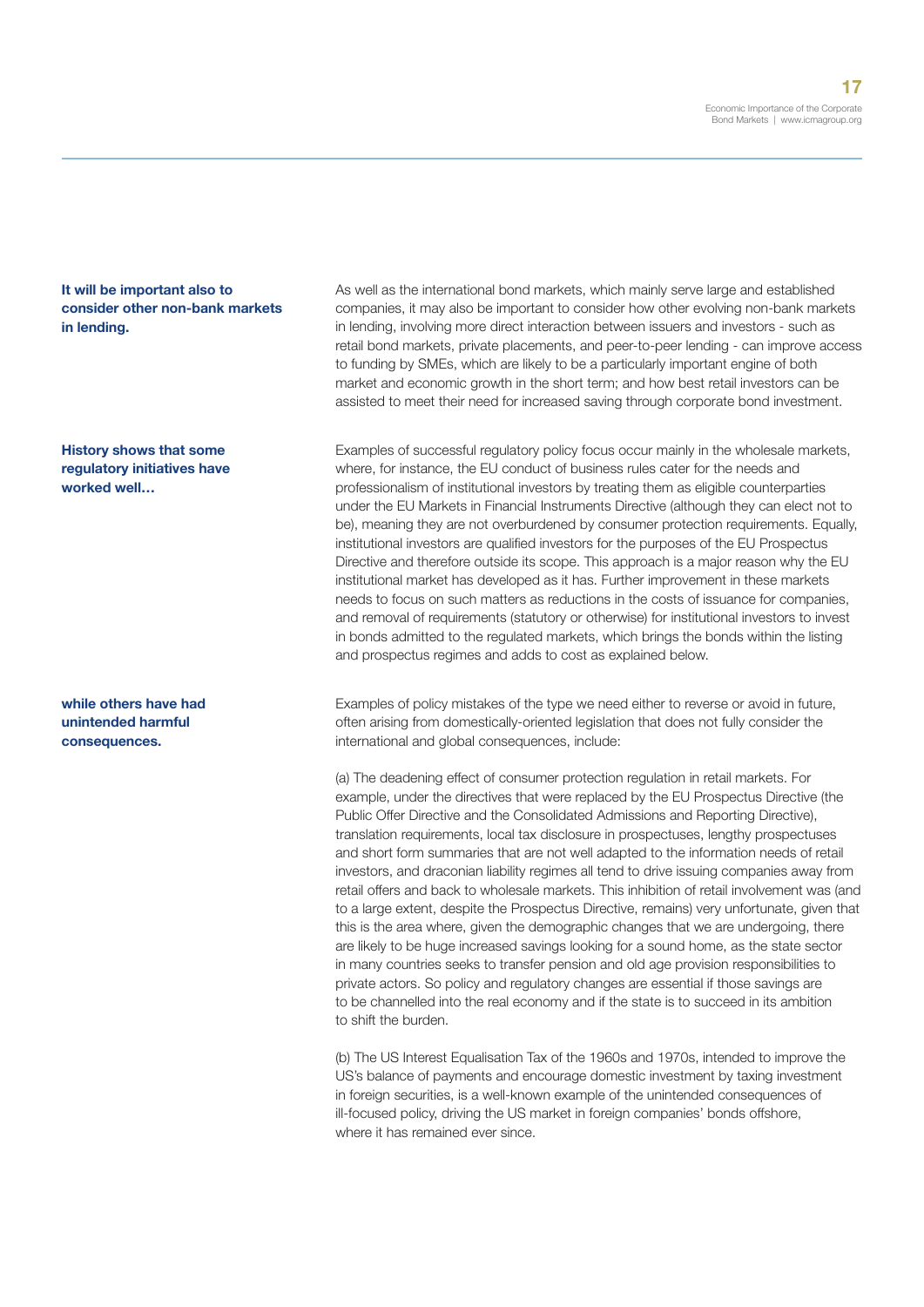(c) Uncoordinated withholding tax policy is a recurring source of uncertainty and cost for retail and institutional investors in corporate bond markets, and has a particularly deadening effect on retail markets. Unilateral withholding of tax from interest paid to foreign investors disadvantages those investors and so deters them from investing: at worst they cannot recover double tax, and at best there is a delay before they are reimbursed the excess tax paid. Either way, international investment is inhibited.

Current areas where concerns are widespread about the impact of new regulation on the ability of corporate bond markets to fulfil their economic function effectively include: the effect of legislative proposals implementing the Third Basel Accord on intermediaries' ability to support the market; the impact of financial transaction taxes on market participants; the narrowness of market making exemptions in EU short selling Regulations as a limiting factor in investors' ability to hedge their corporate bond trades; and the adaptation of updated EU Regulations on Markets in Financial Instruments to the special liquidity characteristics of corporate bond markets described above. Careful calibration and adjustment will be vital to protect liquidity in the secondary market and avoid consequent harm to the primary market. Good regulation of corporate bond markets is as vital as good conduct in them. Intermediary firms - ICMA's members - are subject to ICMA standards of good practice, and to applicable national laws and regulations. Rules, whether promulgated by industry bodies or imposed by the authorities, can have beneficial or benign or harmful effects. Sometimes good intentions are thwarted by unintended consequences. It is easy, for markets as well as the authorities, to get things wrong. That is why we think it is important for all interested parties - legislators, regulators, market intermediaries, and market users to work together, with a better dialogue at an early stage of policy development, to help the authorities understand the markets and the possible effect on them of different measures, to enable the markets to understand the authorities' policy intentions and advise on the best technical ways of meeting them, to promote good regulation and prevent malpractice, but also to ensure that avoidable and unintended problems are avoided.

**Good regulation and good conduct work together. ICMA is keen to work with the authorities worldwide at an early stage of policy development, to ensure that we all understand public policy needs and the best techniques for meeting them, and that we avoid both malpractice and unintended harm to market users.**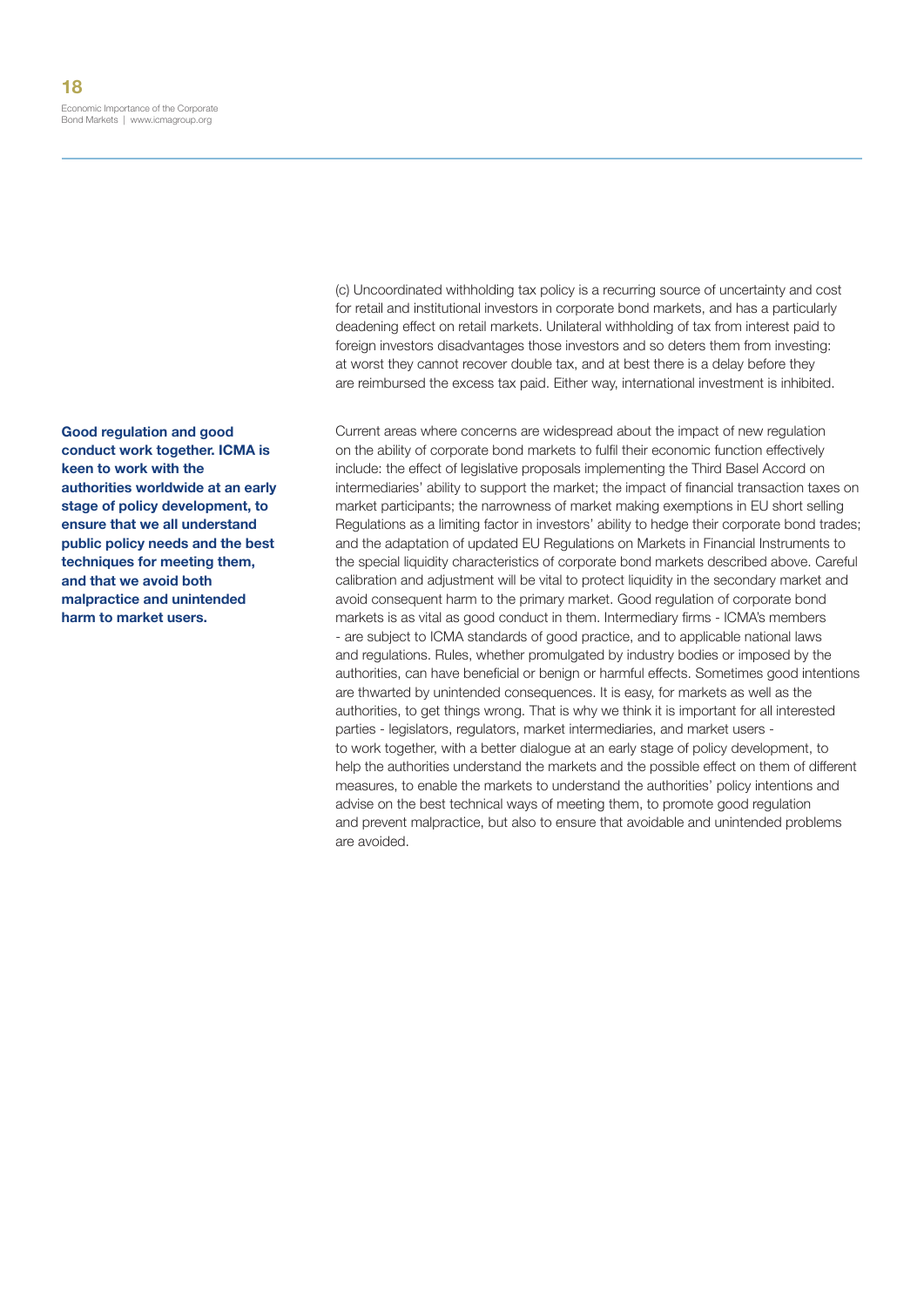# Annex: Statistics

This Annex includes graphs sourced from Dealogic data, except for the graph on bank funding and general corporate funding costs, which derive from Bloomberg data. The graphs relate to a range of aspects of the corporate bond markets discussed in this paper. Data for 'international' bonds relate to transactions marketed to international investors.



#### **Graph 1: International v domestic bond volumes**

Source – Dealogic, 26 February, 2013



Source – Dealogic, 26 February, 2013



#### **Graph 3: EU corporate bond issuance**

**Graph 2: EMEA corporate loans v corporate bonds** 

Source – 
Dealogic, 
26 
February, 
2013 *Source – Dealogic, 26 February, 2013*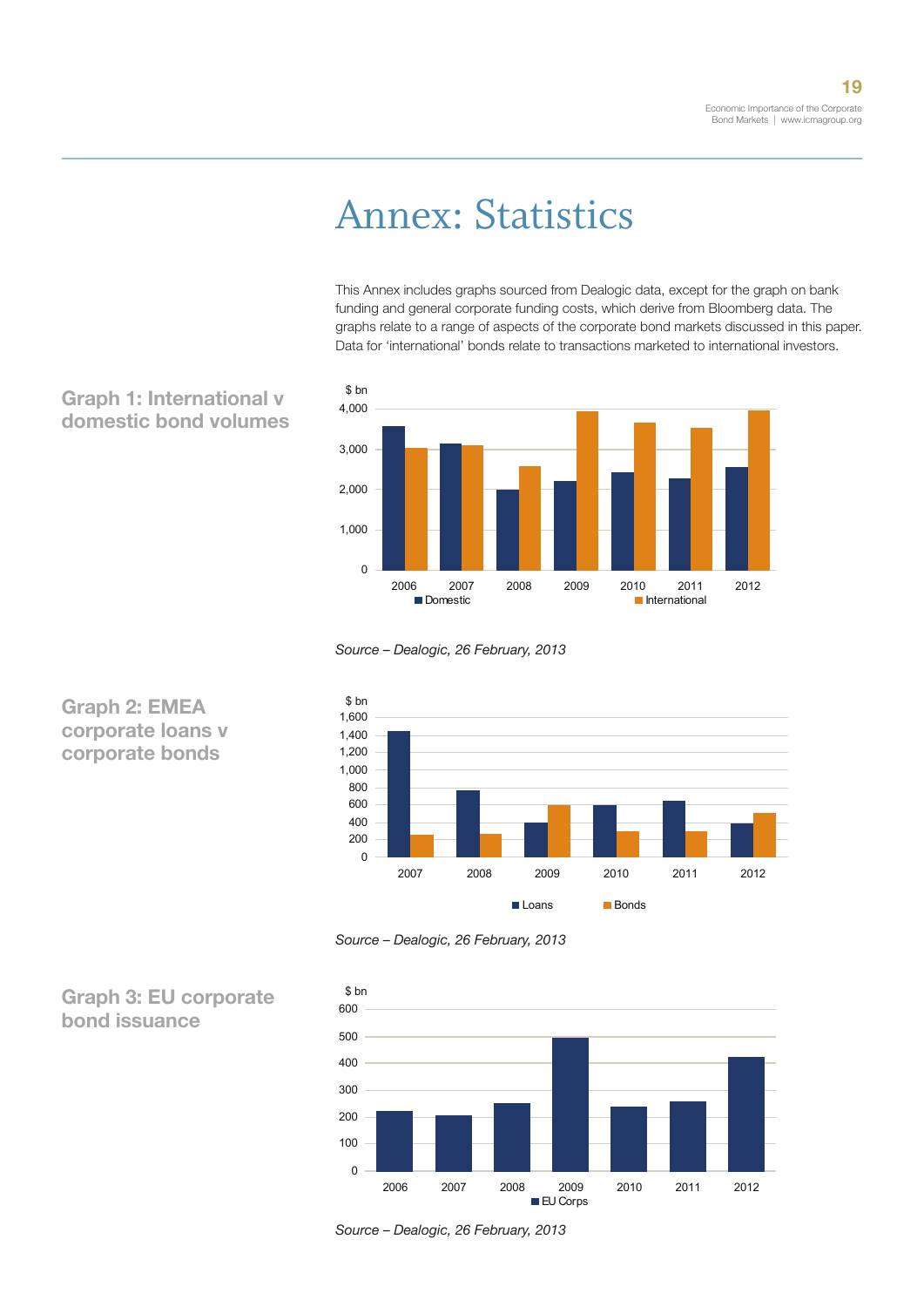

**Graph 5: All international** 

**bonds deal type** 

**breakdown** 



EU Corps

Source – Dealogic, 26 February, 2013

Source – Dealogic, American – Dealogic, American – Dealogic, American – Dealogic, American – Dealogic, America



Source – Dealogic, 26 February, 2013  $\mathcal{L}^{\text{max}}(\mathcal{L}^{\text{max}})$  international  $\mathcal{L}^{\text{max}}(\mathcal{L}^{\text{max}})$ 



Source – Dealogic, 26 February, 2013

#### **Graph 6: All international bonds currency breakdown**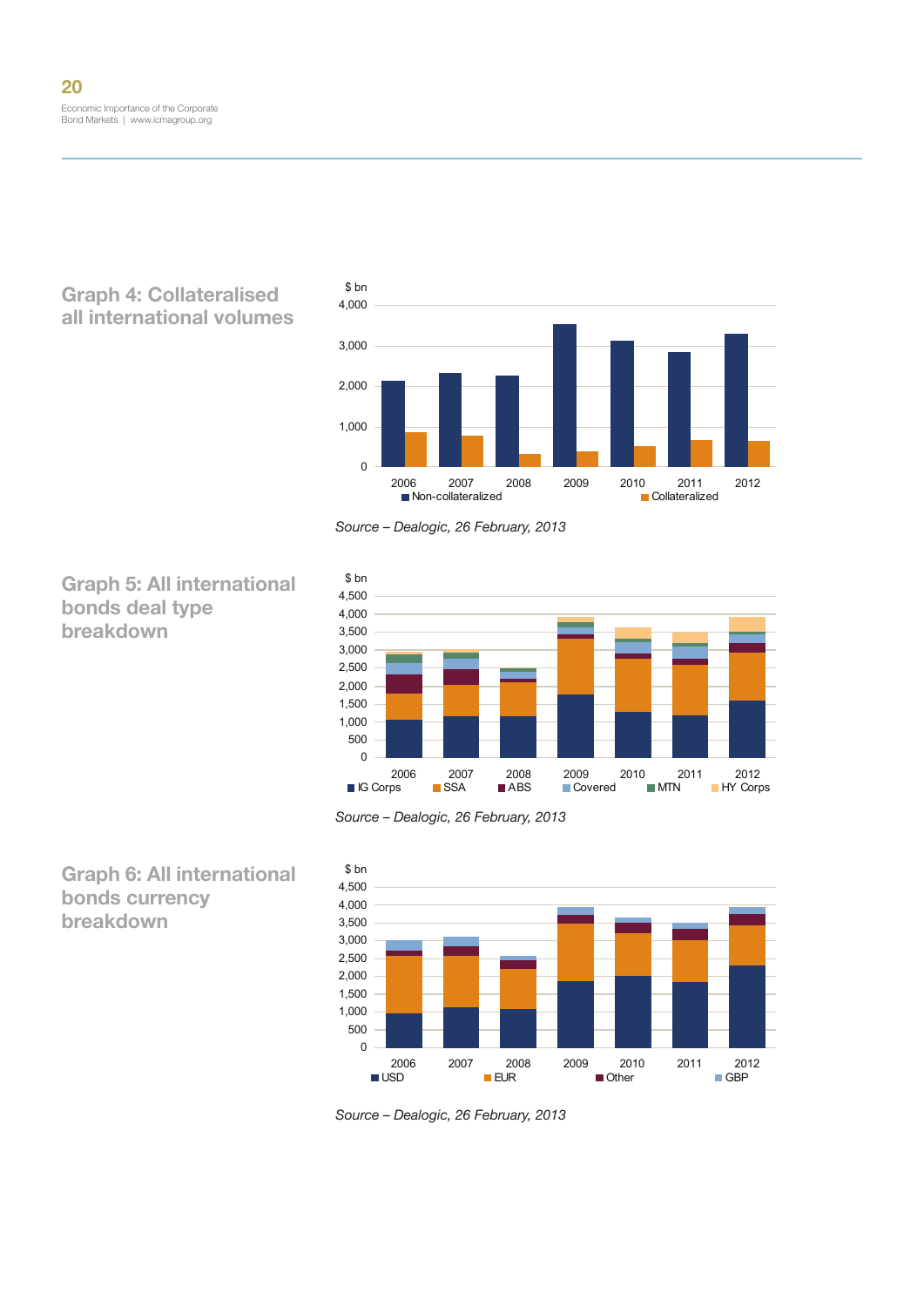

USD EUR OF THE GROUP OF THE GROUP OF THE GROUP OF THE GROUP OF THE GROUP OF THE GROUP OF THE GROUP OF THE GROUP

#### **Graph 7: All international bonds tenor breakdown**

**Graph 8: Global financial** 

**institutions v other corporate bonds** 

Source - Dealogic, 26 February, 2013  $\sigma$  ,  $\sigma$  ,  $\sigma$  ,  $\sigma$ 



2007 2008 2009 2010 2011 2012 *Source – Dealogic, 26 February, 2013*  $\mathcal{F}_\mathrm{F}$  and  $\mathcal{F}_\mathrm{F}$  corporation of the corporation of the corporation of the corporation of the corporation of the corporation of the corporation of the corporation of the corporation of the corporation of the  $\overline{\phantom{a}}$  ,  $\overline{\phantom{a}}$  ,  $\overline{\phantom{a}}$  ,  $\overline{\phantom{a}}$  ,  $\overline{\phantom{a}}$  ,  $\overline{\phantom{a}}$  ,  $\overline{\phantom{a}}$  ,  $\overline{\phantom{a}}$  ,  $\overline{\phantom{a}}$  ,  $\overline{\phantom{a}}$  ,  $\overline{\phantom{a}}$  ,  $\overline{\phantom{a}}$  ,  $\overline{\phantom{a}}$  ,  $\overline{\phantom{a}}$  ,  $\overline{\phantom{a}}$  ,  $\overline{\phantom{a}}$ 



Source - Dealogic, 26 February, 2013

**Graph 9: International corporate bond market use of proceeds**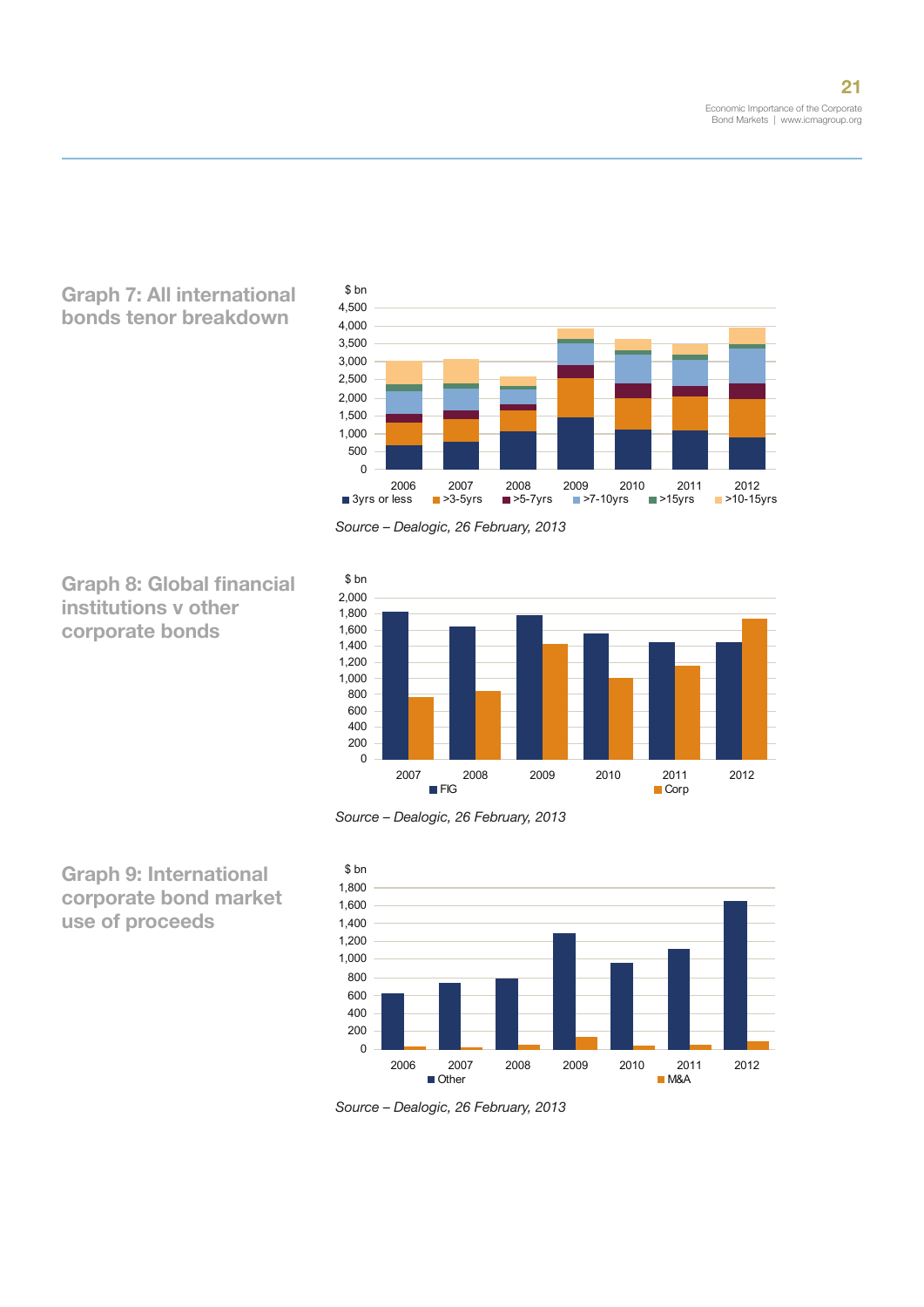**Graph 10: International bank loan v bond volumes** 

**Graph 11: International** 

**supranational authority** 

**sovereign and** 

**bond volumes**



<u>Other Marian Marian Marian Marian Marian Marian Marian Marian Marian Marian Marian Marian Ma</u>

Source – Dealogic, 26 February, 2013





**Graph 12: Bank funding costs v General credit spreads**